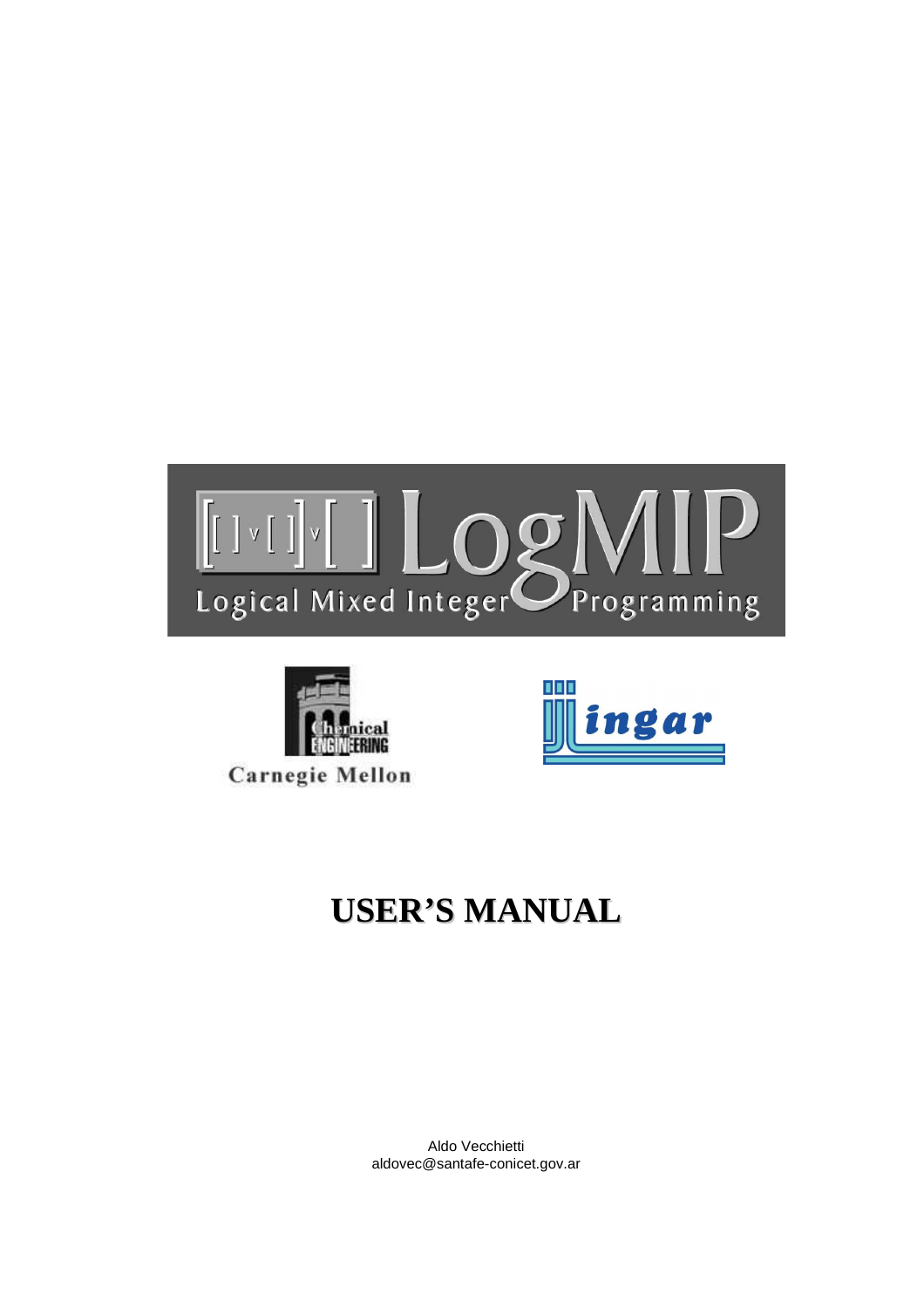**LogMIP User's Manual** 

|            | <b>INDEX</b>                                                    |                         |
|------------|-----------------------------------------------------------------|-------------------------|
| 1.         | <b>Introduction</b>                                             | $\mathbf{2}$            |
| 2.         | <b>Disjunctive model formulation</b>                            | $\mathbf{2}$            |
|            | 2.1.<br><b>SMALL EXAMPLE 1</b>                                  | $\overline{\mathbf{3}}$ |
|            | 2.2. SMALL EXAMPLE 2                                            | $\overline{7}$          |
| 2.3.       | <b>NONLINEAR EXAMPLE</b>                                        | 9                       |
| 3.         | How to write a disjunctive model for LogMIP                     | 14                      |
|            | 4. Declaration and Definition of Disjunctions                   | 14                      |
| 4.1.       | <b>Declaration Sentence</b>                                     | 14                      |
| 4.2.       | Definition Sentence for single domain disjunctions              | 15                      |
|            | 4.3. Definition Sentence for disjunctions defined over a domain | 17                      |
|            | 4.4. Controlling disjunction's domain                           | 19                      |
|            | 4.4.1. Example 1                                                | 20                      |
|            | 4.4.2. Example 2                                                | 20                      |
|            | 4.4.3. Example 3                                                | 21                      |
|            | 4.4.4. Example 4 - Using Subsets and the GAMS GDX Facilities    | 22                      |
|            | 4.5. Using the operator IN                                      | 25                      |
| 4.6.       | Use of a DUMMY Equation                                         | 26                      |
|            | <b>5. Logic Propositions</b>                                    | 27                      |
|            | <b>6. Special Sentences</b>                                     | 27                      |
|            | 7. LogMIP compilation errors                                    | 28                      |
| 8. Solvers |                                                                 | 28                      |
| 8.1        | <b>Linear Solvers</b>                                           | 29                      |
|            | 8.1.1. Options in LMBIGM Solver                                 | 29                      |
| 8.2        | <b>Nonlinear Solver</b>                                         | 30                      |
|            | 8.2.1<br>Initializations                                        | 31                      |
|            | 8.2.2 Termination options                                       | 32                      |
|            | 9. Recommendations and limitations                              | 32                      |
|            | 10. References                                                  | 33                      |

**1**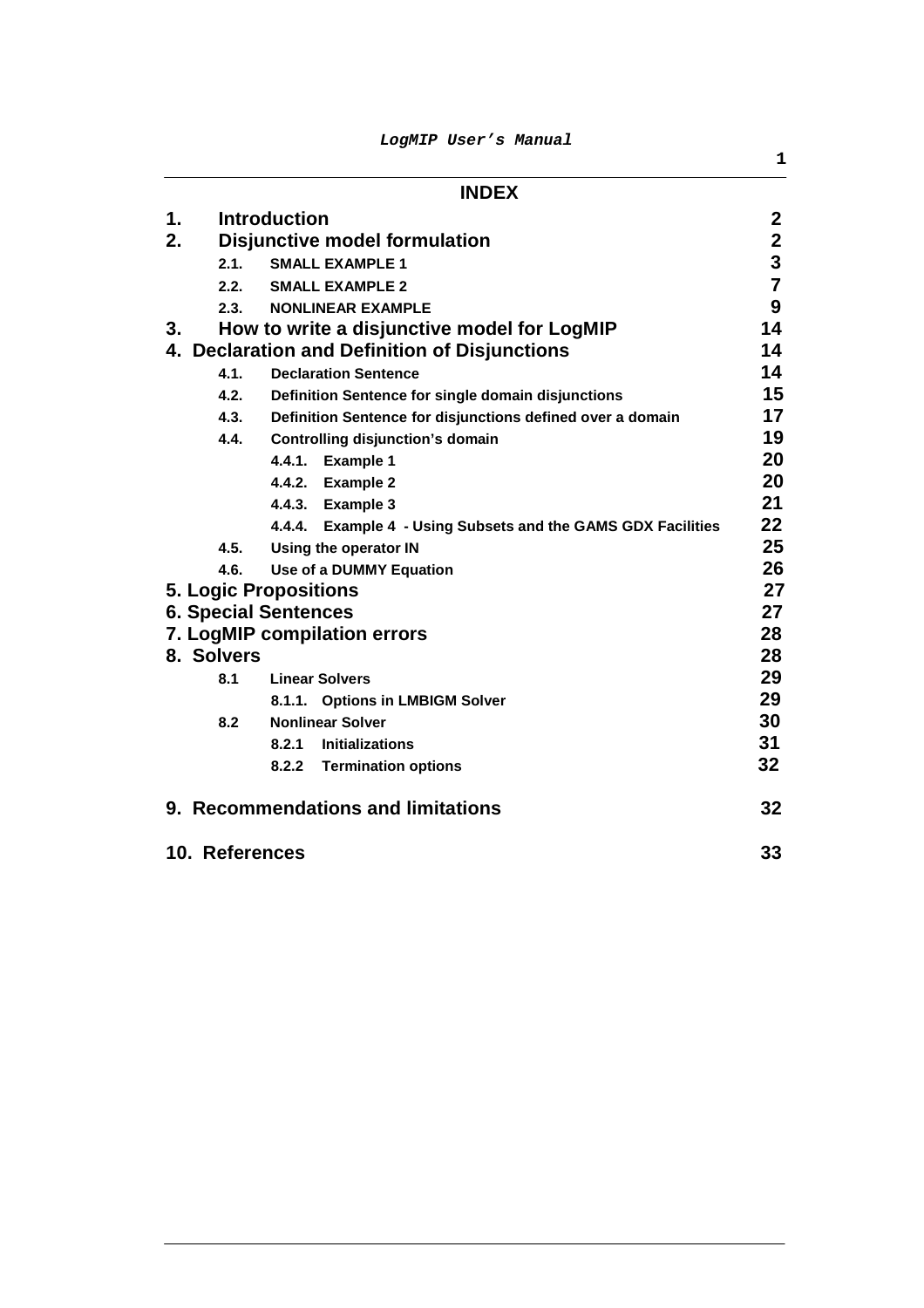# **1. Introduction**

**LogMIP 1.0** is a program for solving linear and nonlinear disjunctive programming problems involving binary variables and disjunction definitions for modeling discrete choices. While the modeling and solution of these disjunctive optimization problems has not yet reached the stage of maturity and reliability as LP, MIP and NLP modeling, these problems have a rich area of applications.

LogMIP 1.0 has been developed by A. Vecchietti, J.J. Gil and L. Catania at INGAR (Santa Fe-Argentina) and Ignacio E. Grossmann at Carnegie Mellon University (Pittsburgh-USA).

LogMIP is composed of:

- a **language** compiler for the declaration and definition of disjunctions and logic constraints,
- **solvers** for linear and non-linear disjunctive models.

Those components are linked to **GAMS**. Both parts are supersets of GAMS language and solvers respectively. LogMIP is not independent of GAMS. Besides the disjunction and logic constraints declaration and definition, LogMIP needs the declaration and definitions of scalars, sets, tables, variables, constraints, equations, etc. made in GAMS language for the specifications and solution of a disjunctive problem.

# **2. Disjunctive model formulation**

The models for LogMIP have the following general formulation:

min 
$$
Z = \sum_{k} c_{k} + f(x) + d^{t} y
$$
  
s.t.  
 $g(x) \le 0$   
 $r(x) + D y \le 0$   
 $A y \le a$   
 $\sum_{i \in D_{k}} \begin{bmatrix} Y_{ik} \\ h_{ik}(x) \le 0 \\ c_{k} = \gamma_{ik} \end{bmatrix} k \in SD$   
 $\Omega(Y) = True$ 

*x*∈  $R^n$ ,  $y \in \{0,1\}^q$ ,  $Y \in \{True, False\}^m$ ,  $c_k \ge 0$ 

- $x, c_k$  are continuous variables,
- y are binary variables (0-1),<br> $Y_{ik}$  are Boolean variables, to
- are Boolean variables, to establish whether a disjunction term is true or false
- $\Omega(Y)$  logic relationships between Boolean variables,
- $f(x)$  objective function, which can be linear or non-linear,
- $q(x)$  linear or non-linear inequalities/equalities independent of the discrete choices,

 $r(x)+Dy\leq 0$  mixed-integer inequalities/equalities that can contain linear or non-linear continuous terms (integer terms must be linear),

- $Ay \le a$  linear integer inequalities/equalities
- $d^{\bar 7}$ linear fixed cost terms.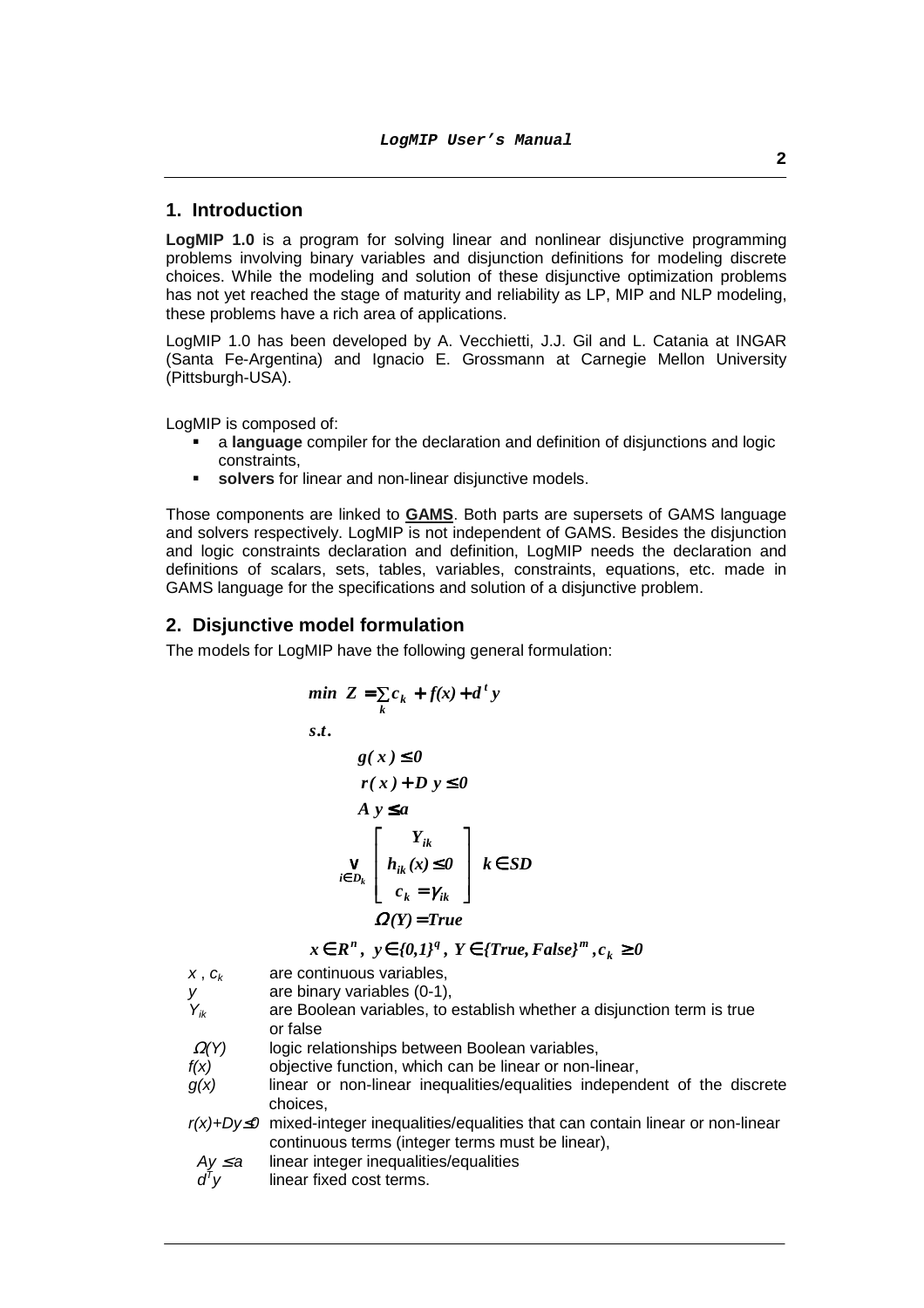We present three small examples in order to illustrate the meaning of the previous disjunctive/hybrid formulation. The first two corresponds to linear models, the later to a nonlinear disjunctive model.

# **2.1. SMALL EXAMPLE 1**

| $minZ = T$<br>s.a. $T \ge x_A + 8$<br>$T \geq x_R + 5$<br>$T \geq x_c + 6$                                                                                                                             | This example corresponds to a Jobshop<br>(Jobshop scheduling) problem, having<br>three jobs (A,B,C) that must be executed<br>sequentially in three steps (1,2,3), but not<br>all jobs require all the stages, meaning that<br>the jobs will be executed in a subset of<br>stages. The processing time for each stage<br>is given by the following table: |  |
|--------------------------------------------------------------------------------------------------------------------------------------------------------------------------------------------------------|----------------------------------------------------------------------------------------------------------------------------------------------------------------------------------------------------------------------------------------------------------------------------------------------------------------------------------------------------------|--|
| $\left  \int_{x_4-x_6+5\leq 0}^{Y_1}  v  \right _{x_6-x_4+2\leq 0}$<br>$\begin{vmatrix} Y_2 \\ x_2 - x_1 + 1 \le 0 \end{vmatrix}$ $\vee$ $\begin{vmatrix} -Y_2 \\ x_1 - x_2 + 6 \le 0 \end{vmatrix}$   | Job/stage<br>1<br>$\overline{2}$<br>3<br>5<br>$\frac{3}{2}$<br>$\begin{array}{c}\nA \\ B\n\end{array}$<br>3<br>$\mathbf{C}$<br>$\mathbf{c}$<br>4                                                                                                                                                                                                         |  |
| $\begin{bmatrix} Y_3 \\ x_4 - x_8 + 5 \leq 0 \end{bmatrix}$ $\vee$ $\begin{bmatrix} \neg Y_3 \\ x_2 - x_4 \leq 0 \end{bmatrix}$<br>$T, x_A, x_B, x_C \ge 0$<br>$Y_k \in \{true, false\}, k = 1, 2, 3.$ | The objective is to obtain the sequence of<br>task, which minimizes the completion time<br>T. In order to obtain a feasible solution the<br>clashes between the jobs<br>must<br>be<br>eliminated.<br>For more details about this formulation see<br>Raman y Grossmann (1994).                                                                            |  |

# **LogMIP input file for this example**

| First Version – Using 6 binary variable                                                                                                                                                                                                               |                                                                                                                      |
|-------------------------------------------------------------------------------------------------------------------------------------------------------------------------------------------------------------------------------------------------------|----------------------------------------------------------------------------------------------------------------------|
| SET 1/1 <sup>*</sup> 3/:<br><b>SET J/A,B,C/;</b><br>BINARY VARIABLES Y(I);<br>POSITIVE VARIABLES X(J), T;<br>VARIABLE Z:                                                                                                                              | GAMS components<br>declaration section.                                                                              |
| <b>EQUATIONS</b><br>EQUAT1, EQUAT2, EQUAT3,<br>EQUAT4, EQUAT5, EQUAT6,<br>EQUAT7, EQUAT8, EQUAT9, DUMMY,<br>OBJECTIVE:                                                                                                                                |                                                                                                                      |
| <b>Constraints independent</b><br>EQUAT1 T = G = $X('A') + 8;$<br>of discrete choices<br>EQUAT2 T = G = $X('B') + 5;$<br>(disjunctions)<br>EQUAT3 T = G = $X(C') + 6$ ;<br>EQUAT4 $X('A')-X('C')+ 5 = L = 0$                                          | GAMS equations and<br>constraints definition.                                                                        |
| EQUAT5 $X('C')-X('A')+2 = L = 0$ :<br><b>Constraints for</b><br>EQUAT6 $X('B')-X('C')+1 = L = 0$ :<br>discrete choices<br>EQUAT7 $X('C')-X('B')+6 = L = 0;$<br>(disjunctions)<br>EQUAT8 $X('A')-X('B')+5 = L = 0;$<br>EQUAT9 $X('B')-X('A') = L = 0;$ | Constraint definitions<br>corresponding to disjunction<br>terms are defined here.                                    |
| DUMMY SUM(I, $Y(1)$ ) = G = 0; $\sim$<br>OBJECTIVE $Z = E = T$ :<br>$X.UP(J)=20.$ ;                                                                                                                                                                   | Dummy equation just to avoid<br>the elimination of variable Y<br>from the model, which handles<br>disjunction terms. |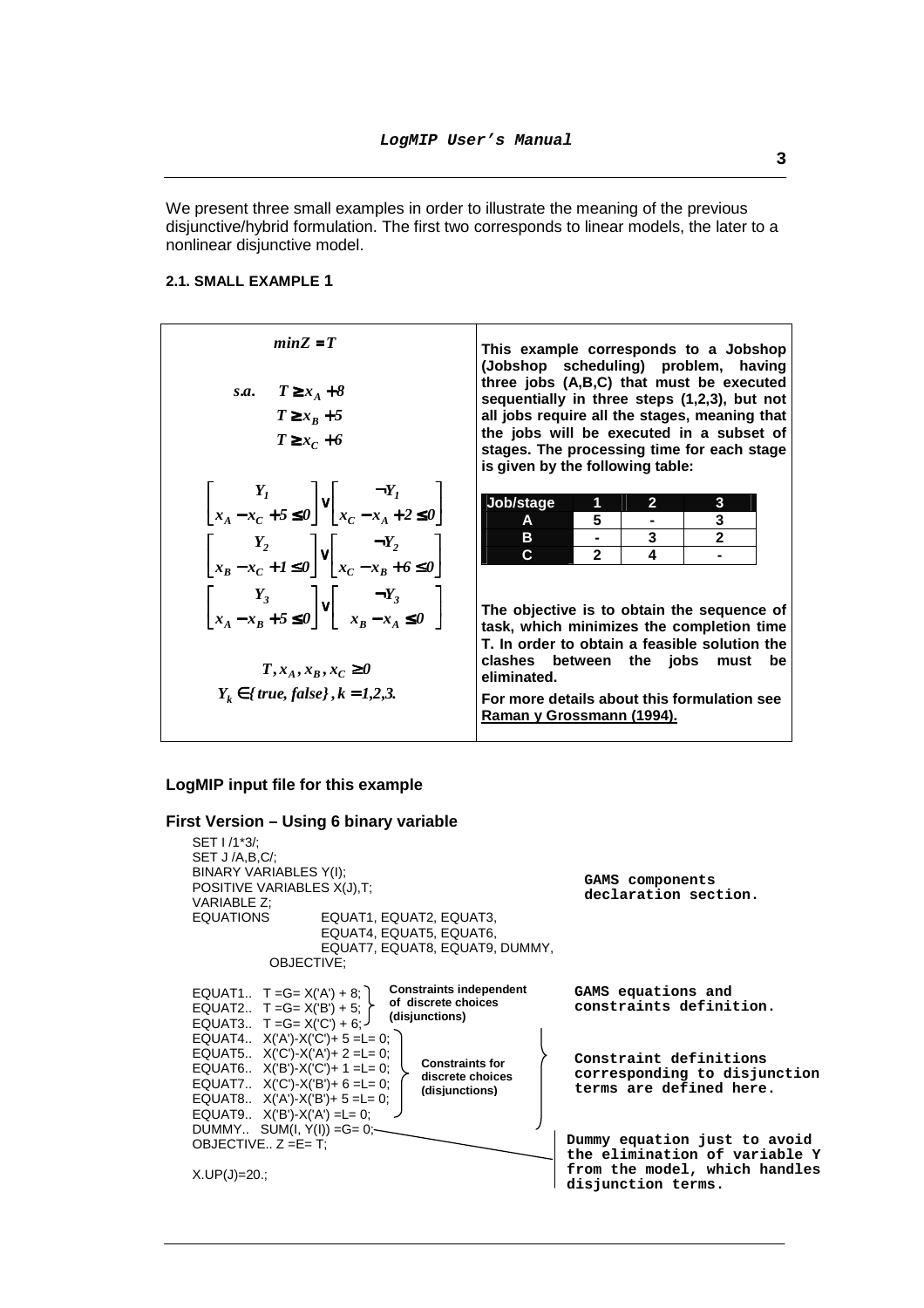| \$ONECHO > "%lm.info%"<br><b>DISJUNCTION D1, D2, D3;</b>                                                                                                                                                                                                                                                                                                                                                                                                                                                                             |                                                                                                                                                                                                                                       |
|--------------------------------------------------------------------------------------------------------------------------------------------------------------------------------------------------------------------------------------------------------------------------------------------------------------------------------------------------------------------------------------------------------------------------------------------------------------------------------------------------------------------------------------|---------------------------------------------------------------------------------------------------------------------------------------------------------------------------------------------------------------------------------------|
| <b>D1 IS</b><br>IF $(Y('1'))$ THEN<br>EQUAT4;<br><b>ELSE</b><br>EQUAT5;<br><b>ENDIF;</b><br><b>D2 IS</b><br>$IF(Y(2))$ THEN<br>EQUAT6;<br><b>ELSE</b><br><b>EQUAT7;</b><br><b>ENDIF:</b>                                                                                                                                                                                                                                                                                                                                             | In this section are defined<br>the disjunctions according<br>to the syntax defined for<br>LogMIP.<br>This section is compiled by<br>LogMIP and ignored by GAMS.                                                                       |
| <b>D3 IS</b><br>$IF(Y('3'))$ THEN<br>EQUAT8;<br><b>ELSE</b><br>EQUAT9;<br><b>ENDIF:</b><br><b>SOFFECHO</b><br>OPTION MIP=LMCHULL;<br>MODEL PEQUE1 /ALL/;<br>SOLVE PEQUE1 USING MIP MINIMIZING Z;                                                                                                                                                                                                                                                                                                                                     | LMCHULL is the solver, which<br>generates a MIP problem by<br>applying the convex hull<br>relaxation of a disjunctive<br>set. Then a conventional B&B<br>algorithm solves the MIP GAMS<br>Input file generated by the<br>application. |
| Second Version - Using 3 binary variable<br>SET I /1*3/;<br>SET J/A,B,C/;<br>BINARY VARIABLES Y(I);<br>POSITIVE VARIABLES X(J), T;<br>VARIABLE Z;<br><b>EQUATIONS</b><br>EQUAT1, EQUAT2, EQUAT3,<br>EQUAT4, EQUAT5, EQUAT6,<br>EQUAT7, EQUAT8, EQUAT9, DUMMY,<br>OBJECTIVE;                                                                                                                                                                                                                                                          | GAMS components<br>declaration section.                                                                                                                                                                                               |
| <b>Constraints independent</b><br>EQUAT1 T = G = $X('A') + 8$ ;<br>of discrete choices<br>EQUAT2 T = G = $X('B') + 5;$<br>(disjunctions)<br>EQUAT3. T = G = $X('C') + 6;$<br>EQUAT4 $X('A')-X('C')+ 5 = L = 0$ ;<br>EQUAT5 $X('C')-X('A')+2 = L = 0;$<br><b>Constraints for</b><br>EQUAT6 $X('B')-X('C')+1 = L = 0;$<br>discrete choices<br>EQUAT7 $X('C')-X('B')+6 = L = 0;$<br>(disjunctions)<br>EQUAT8 $X('A')-X('B')+5 = L = 0;$<br>EQUAT9 $X('B')-X('A') = L = 0$ ;<br>DUMMY SUM(I, Y(I)) = G = 0; —<br>OBJECTIVE $Z = E = T$ ; | GAMS equations and<br>constraints definition.<br>Constraint definitions<br>corresponding to disjunction<br>terms are defined here.<br>Dummy equation just to avoid<br>the elimination of variable Y                                   |
| $X.UP(J)=20.$ ;                                                                                                                                                                                                                                                                                                                                                                                                                                                                                                                      | from the model, which handles<br>disjunction terms.                                                                                                                                                                                   |

**4**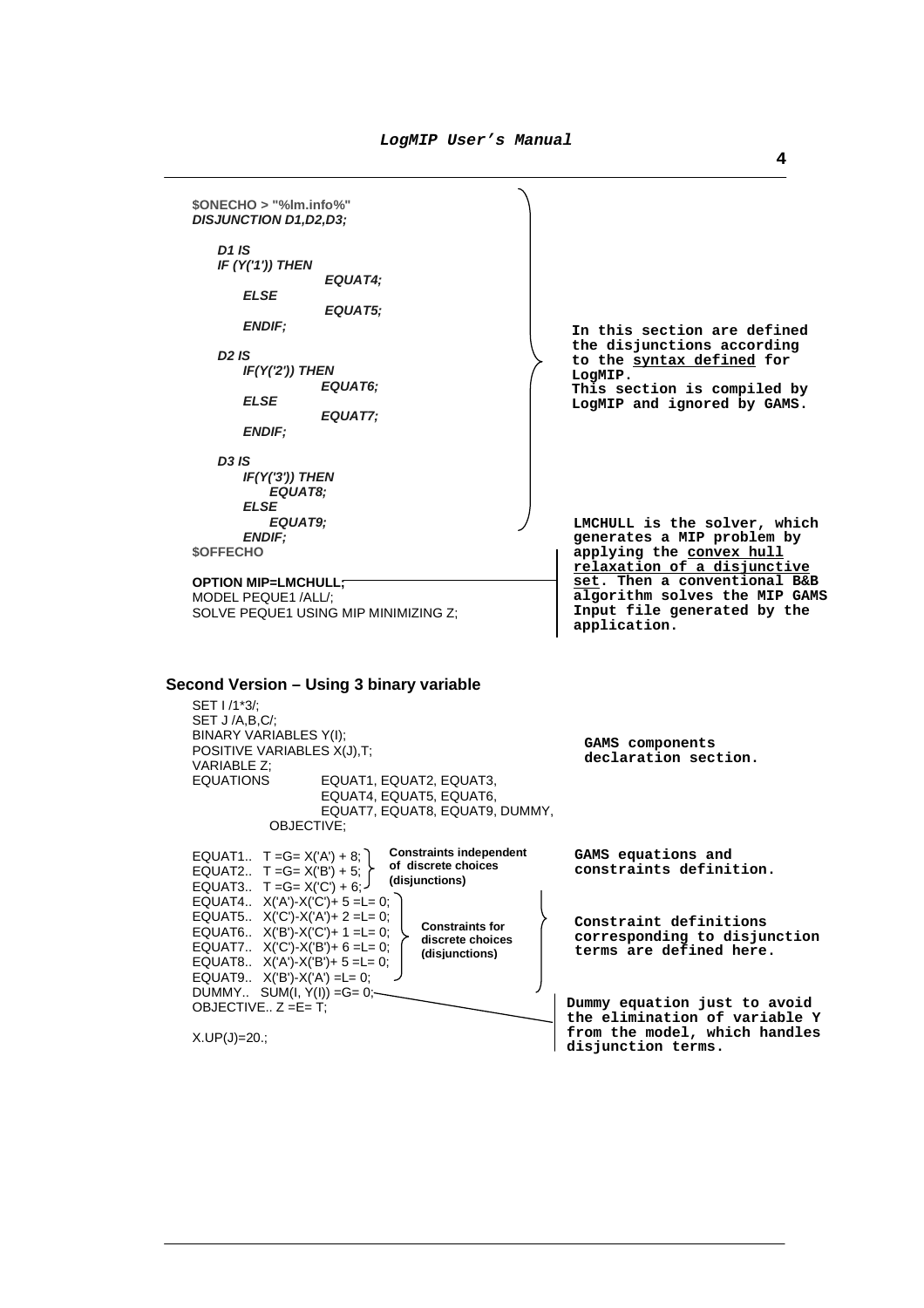**\$ONECHO > "%lm.info%" DISJUNCTION D1,D2,D3; D1 IS IF Y('A') THEN EQUAT4; ELSE EQUAT5; ENDIF; D2 is IF Y('B') THEN EQUAT6; ELSE EQUAT7; ENDIF; D3 IS IF Y('C') THEN EQUAT8; ELSE EQUAT9; ENDIF; \$OFFECHO OPTION MIP=LMBIGM; OPTION LIMCOL=0; OPTION LIMROW=0; OPTION OPTCR=0.0;** 

**LMBIGM is the solver, which generates a MIP problem by applying the Big-M relaxation of a disjunctive set. Then a conventional B&B algorithm solves the MIP GAMS Input file generated by the application.** 

#### **Third Version – Alex Meeraus compact version**

**SOLVE PEQUE1 USING MIP MINIMIZING Z;** 

**MODEL PEQUE1 /ALL/;** 

\$TITLE LOGMIP USER'S MANUAL SMALL EXAMPLE 1 SETS J JOBS / A, B, C / S STAGES / 1\*3 / GG(J,J) UPPER TRIANGLE ALIAS (J,JJ),(S,SS); TABLE P(J,S) PROCESSING TIME  $\begin{array}{ccc} 1 & 2 & 3 \\ 5 & & 3 \end{array}$ A 5 B 3 2 C 2 4 PARAMETER C(J,S) STAGE COMPLETION TIME W(J,JJ) MAXIMUM PAIRWISE WAITING TIME PT(J) TOTAL PROCESSING TIME BIG THE FAMOUS BIG M;  $GG(J,JJ) = ORD(J) < ORD(JJ);$  $C(J.S) = SUM(SSS(ORD(SS) \leq=ORD(S))$ ,  $P(J.SS))$ ;  $W(J,JJ) = SMAX(S, C(J,S) - C(JJ,S-1));$  $PT(J) = SUM(S, P(J, S));$  $BIG = SUM(J, PT(J));$ VARIABLES T COMPLETION TIME<br>X(J) JOB STARTING TIM JOB STARTING TIME Y(J,JJ) JOB PRECEDENCE POSITIVE VARIABLE X; BINARY VARIABLE Y;

EQUATIONS COMP(J) JOB COMPLETION TIME

**5**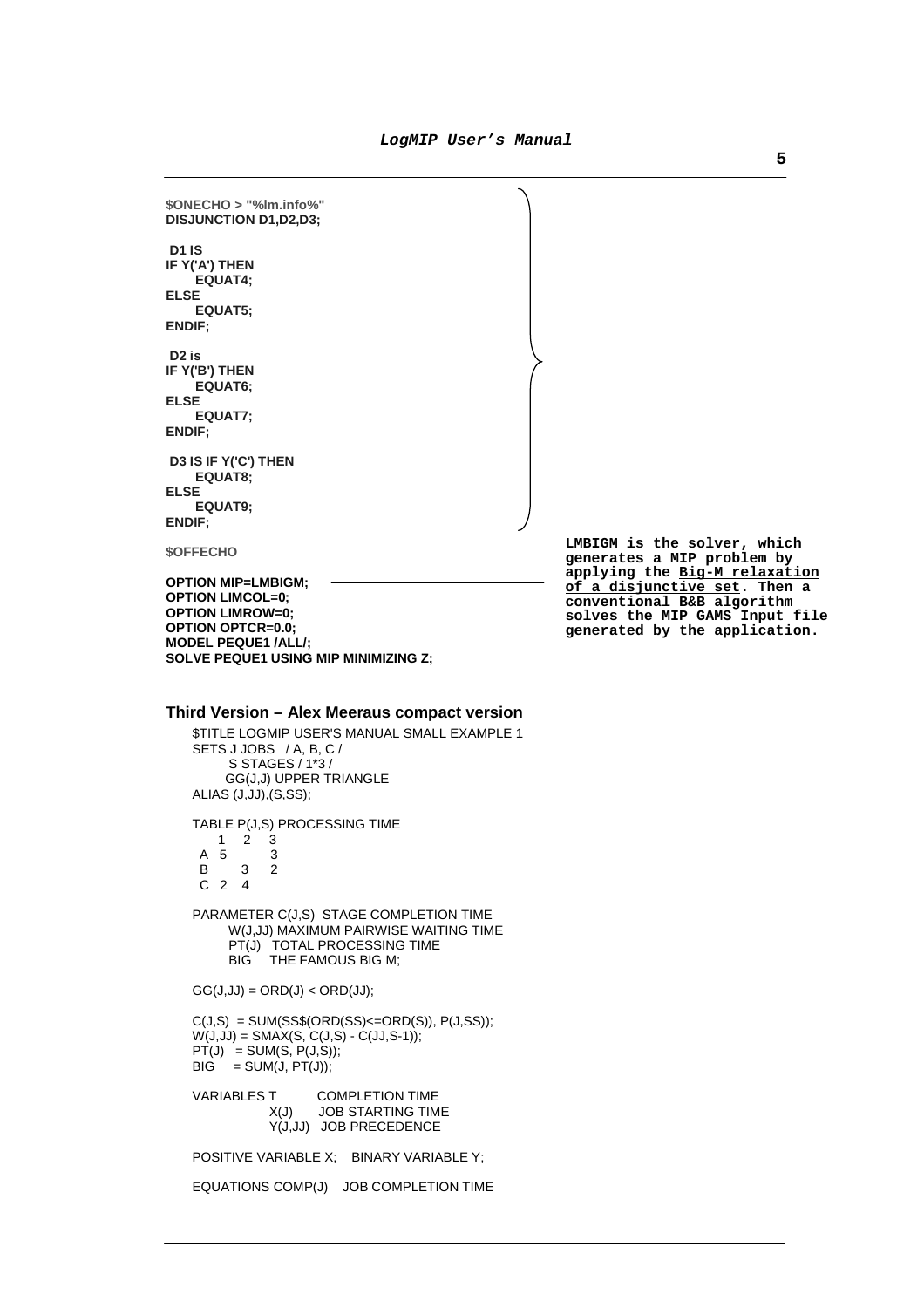SEQ(J,JJ) JOB SEQUENCING J BEORE JJ DUMMY FORCE NAMES INTO MODEL;

 $COMP(J)$ .. T = G =  $X(J)$  +  $PT(J)$ ;

 $SEQ(J,JJ)$ \$( $ORD(J) \iff ORD(JJ)$ )..  $X(J) + W(J,JJ) = L = X(JJ)$ ;

DUMMY.. SUM(GG(J,JJ), Y(J,JJ)) =G= 0;

 $X.UP(J) = BIG;$ 

MODEL M / ALL /;

**\$ONECHO > "%lm.info%"**  DISJUNCTION D(J,JJ);

D(J,JJ) WITH ORD(J) < ORD(JJ) IS IF Y(J,JJ) THEN SEQ(J,JJ); ELSE SEQ(JJ,J); ENDIF;

**\$OFFECHO**  OPTION MIP=LMBIGM;

SOLVE M USING MIP MINIMIZING T;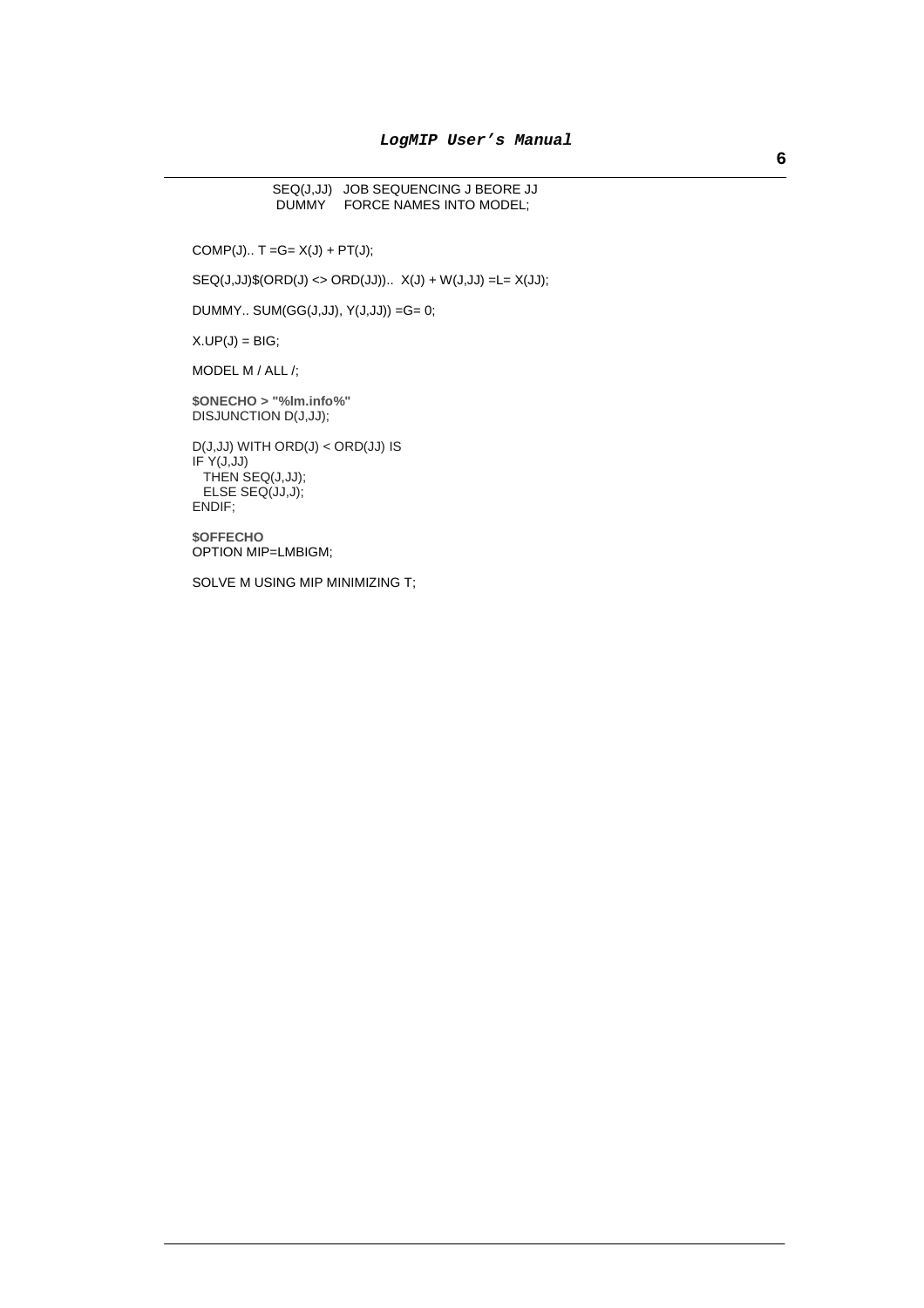#### **2.2. SMALL EXAMPLE 2**

| $\min c + 2x_1 + x_2$                                                                                                                                                                                                                                                                                                                                                                                                                                        |                                                                                                                                                                                                                                                                                                                                                                                                                                                                                                                                                                                                                                                |
|--------------------------------------------------------------------------------------------------------------------------------------------------------------------------------------------------------------------------------------------------------------------------------------------------------------------------------------------------------------------------------------------------------------------------------------------------------------|------------------------------------------------------------------------------------------------------------------------------------------------------------------------------------------------------------------------------------------------------------------------------------------------------------------------------------------------------------------------------------------------------------------------------------------------------------------------------------------------------------------------------------------------------------------------------------------------------------------------------------------------|
| s.a.:<br>$\begin{vmatrix} Y_1 \\ -x_1 + x_2 + 2 \le 0 \\ c = 5 \end{vmatrix} \vee \begin{vmatrix} Y_2 \\ 2 - x_2 \le 0 \\ c = 7 \end{vmatrix}$<br>$\begin{bmatrix} Y_3 \\ X_1 - X_2 \end{bmatrix}$ $\vee \begin{bmatrix} \neg Y_3 \\ X_2 \end{bmatrix}$<br>$Y_1 \wedge \neg Y_2 \Rightarrow \neg Y_3$<br>$Y_{2} \Rightarrow \neg Y_{3}$<br>$Y_3 \Rightarrow \neg Y_2$<br>$0 \le x_1 \le 5, 0 \le x_2 \le 5, c \ge 0$<br>$Y_i \in \{true, false\}, j = 1,2,3$ | Small example for illustration purpose. It is<br>composed by two disjunctions each one<br>with two terms.<br>Each term of the first disjunction is handled<br>by different variables. The first term is true<br>if $Y_1$ is true; the second term of the first<br>disjunction is true if $Y_2$ is true.<br>The second disjunction is handled just for<br>one variable: $Y_3$ . The first term apply if $Y_3$ is<br>true, the second if $Y_3$ is false.<br>The logic propositions indicates that:<br>1. If $Y_1$ is true and $Y_2$ false it implies that<br>$Y_3$ must be false.<br>2. $Y_2$ and $Y_3$ cannot be both true at the<br>same time. |

# **LogMIP input file for this example**

SET I /1\*3/; SET J /1\*2/; SCALAR M /100/; BINARY VARIABLES Y(I); POSITIVE VARIABLES X(J), C; VARIABLE Z; EQUATIONS EQUAT1, EQUAT2, EQUAT3, EQUAT4, EQUAT5, EQUAT6, DUMMY, OBJECTIVE; EQUAT1..  $X('2') = L = X('1') - 2;$ <br>EQUAT2..  $C = E = 5;$ = = = =<br>EQUAT2..<br>EQUAT3..  $X('2') = G = 2;$ <br>C =E= 7; EQUAT4..<br>EQUAT5.. EQUAT5..  $X('1')-X('2') = L= 1 ;$ <br>EQUAT6..  $X('1') = E = M * Y('3')$  $X('1') = E= M * Y('3');$ DUMMY.. SUM $(I, Y(I)) = G = 0$ ; OBJECTIVE.. Z =E= C + 2\*X('1') + X('2'); X.UP(J)=5; C.UP=7;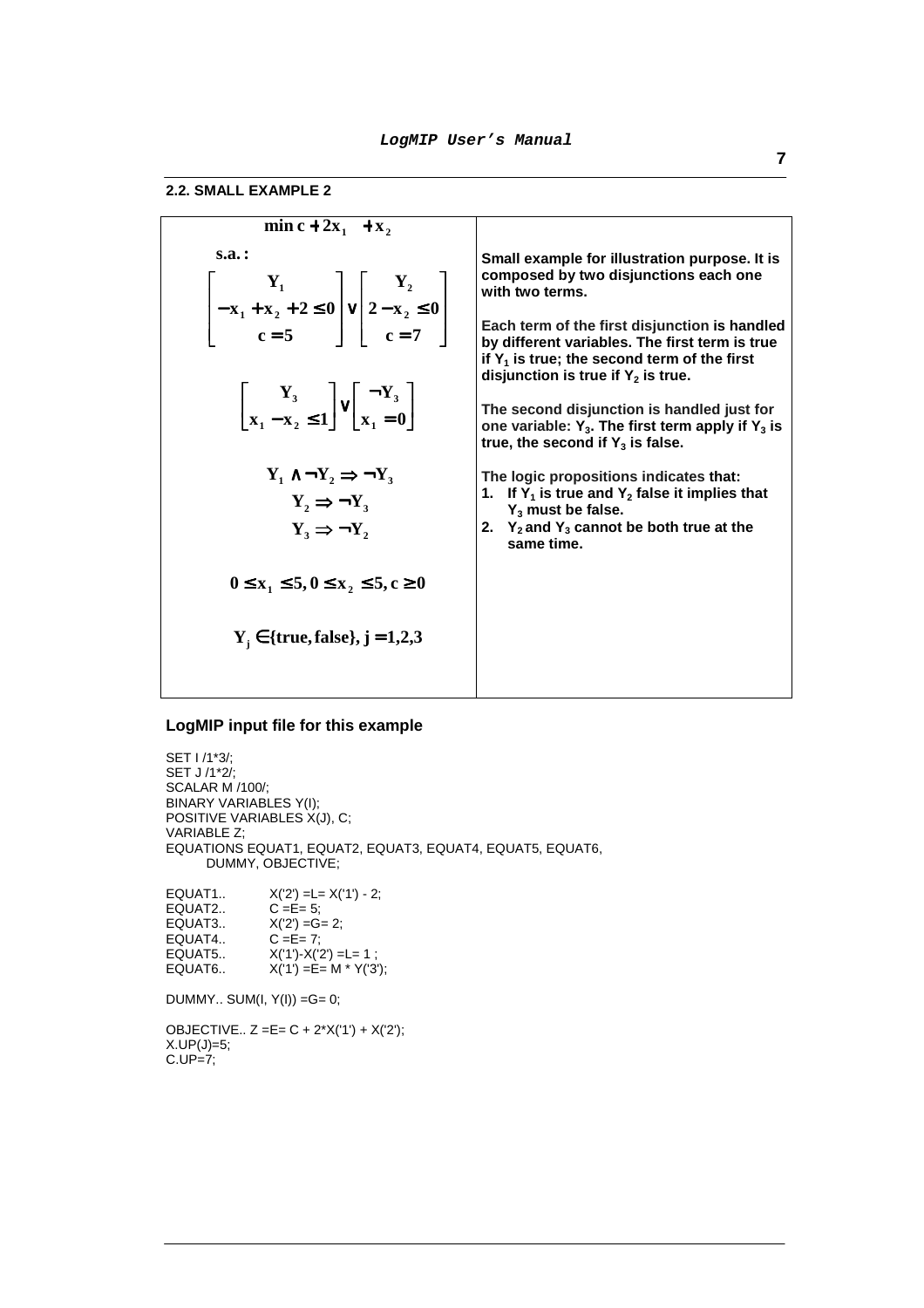| \$ONECHO > "%lm.info%"                                                                                                       |            |                                                                                                                                                                                                                                                                                       |
|------------------------------------------------------------------------------------------------------------------------------|------------|---------------------------------------------------------------------------------------------------------------------------------------------------------------------------------------------------------------------------------------------------------------------------------------|
| <b>DISJUNCTION D1, D2;</b>                                                                                                   |            |                                                                                                                                                                                                                                                                                       |
| D1IS<br>IF Y('1') THEN<br><b>EQUAT1:</b><br>EQUAT2:<br><b>ELSIF Y('2')THEN</b><br><b>EQUAT3:</b><br>EQUAT4:<br><b>ENDIF:</b> | variable). | OBSERVE the different syntax used to<br>pose a two term disjunction where each<br>term must satisfy a TRUE condition<br>(handled by two different variables)<br>against a two term disjunction with one<br>TRUE term condition and the other with<br>a FALSE one (handled by the same |
| D2IS<br>IF Y('3') THEN<br>EQUAT5;<br><b>ELSE</b><br>EQUAT6:<br><b>ENDIF:</b>                                                 |            |                                                                                                                                                                                                                                                                                       |
| $Y('1') - > not Y('3');$                                                                                                     |            | Logic Propositions to establish                                                                                                                                                                                                                                                       |
| $Y('2') \rightarrow not Y('3')$ ;                                                                                            |            | relationships between the                                                                                                                                                                                                                                                             |
| $Y('3') -$ not $Y('2')$ ;<br><b>SOFFECHO</b>                                                                                 |            | disjunctions terms                                                                                                                                                                                                                                                                    |
|                                                                                                                              |            | LMBIGM is the solver, which<br>generates a MIP problem by                                                                                                                                                                                                                             |
| <b>OPTION MIP=LMBIGM</b>                                                                                                     |            | applying the BigM relaxation                                                                                                                                                                                                                                                          |
| MODEL PEQUE2 /ALL/:                                                                                                          |            | of a disjunctive set. Then a<br>conventional B&B algorithm                                                                                                                                                                                                                            |
| SOLVE PEQUE2 USING MIP MINIMIZING Z:                                                                                         |            | solves the MIP GAMS Input file                                                                                                                                                                                                                                                        |

**generated by the application.**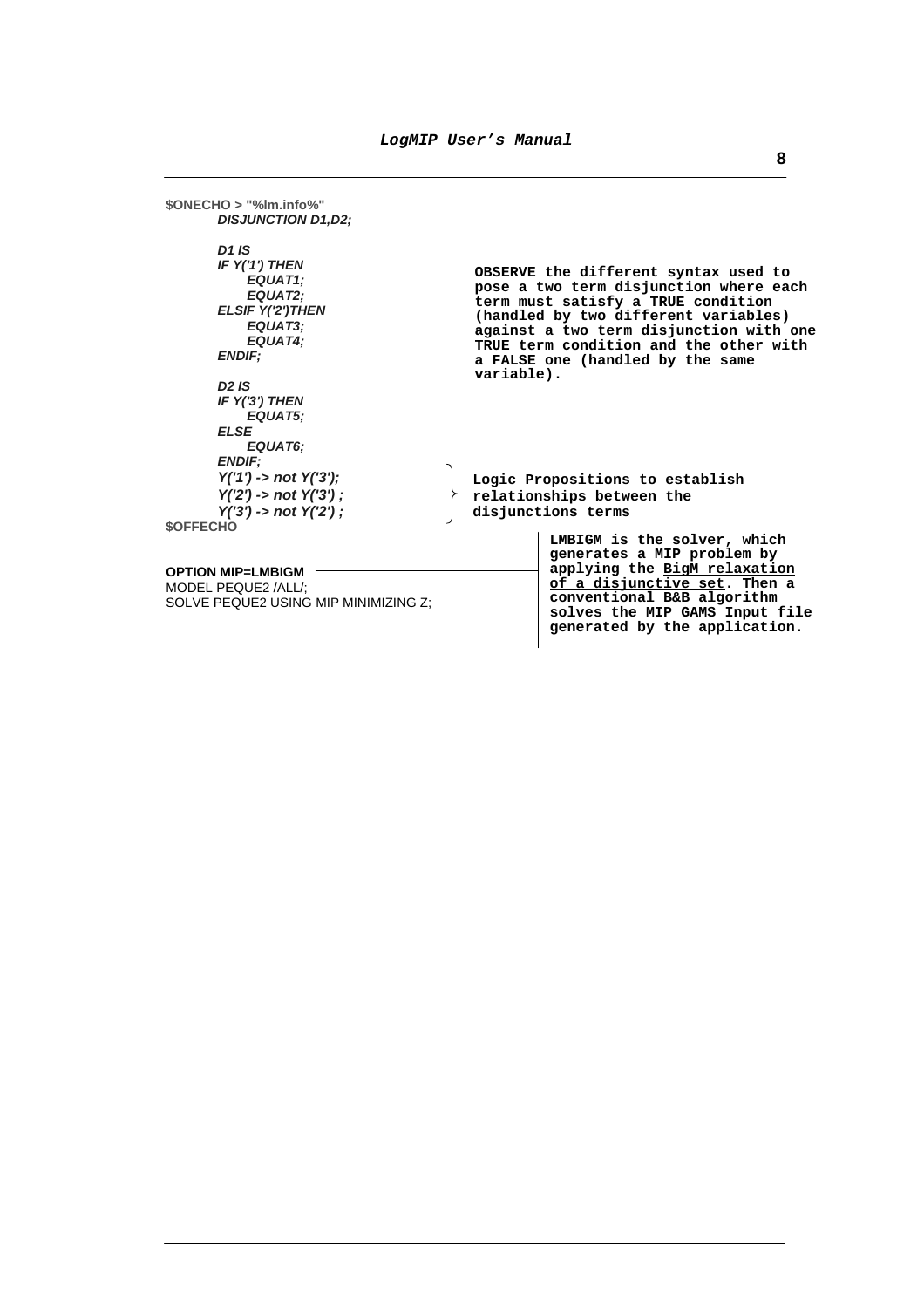**Synthesis of 8 processes**



min 
$$
Z = \sum_{k=1}^{8} c_k + a^T x + 122
$$
  
\ns.t.  
\nMass Balances  
\n $x_1 = x_2 + x_4, x_6 = x_7 + x_8$   
\n $x_3 + x_5 = x_6 + x_{11}$   
\n $x_{11} = x_{12} + x_{15}, x_{13} = x_{19} + x_{21}$   
\n $x_9 + x_{16} + x_{25} = x_{17}$   
\n $x_{20} + x_{22} = x_{23}, x_{23} = x_{14} + x_{24}$   
\nSpecifications  
\n $x_{10} - 0.8 x_{17} \le 0, x_{10} - 0.4 x_{17} \ge 0$   
\n $x_{12} - 5 x_{14} \le 0, x_{12} - 2 x_{14} \ge 0$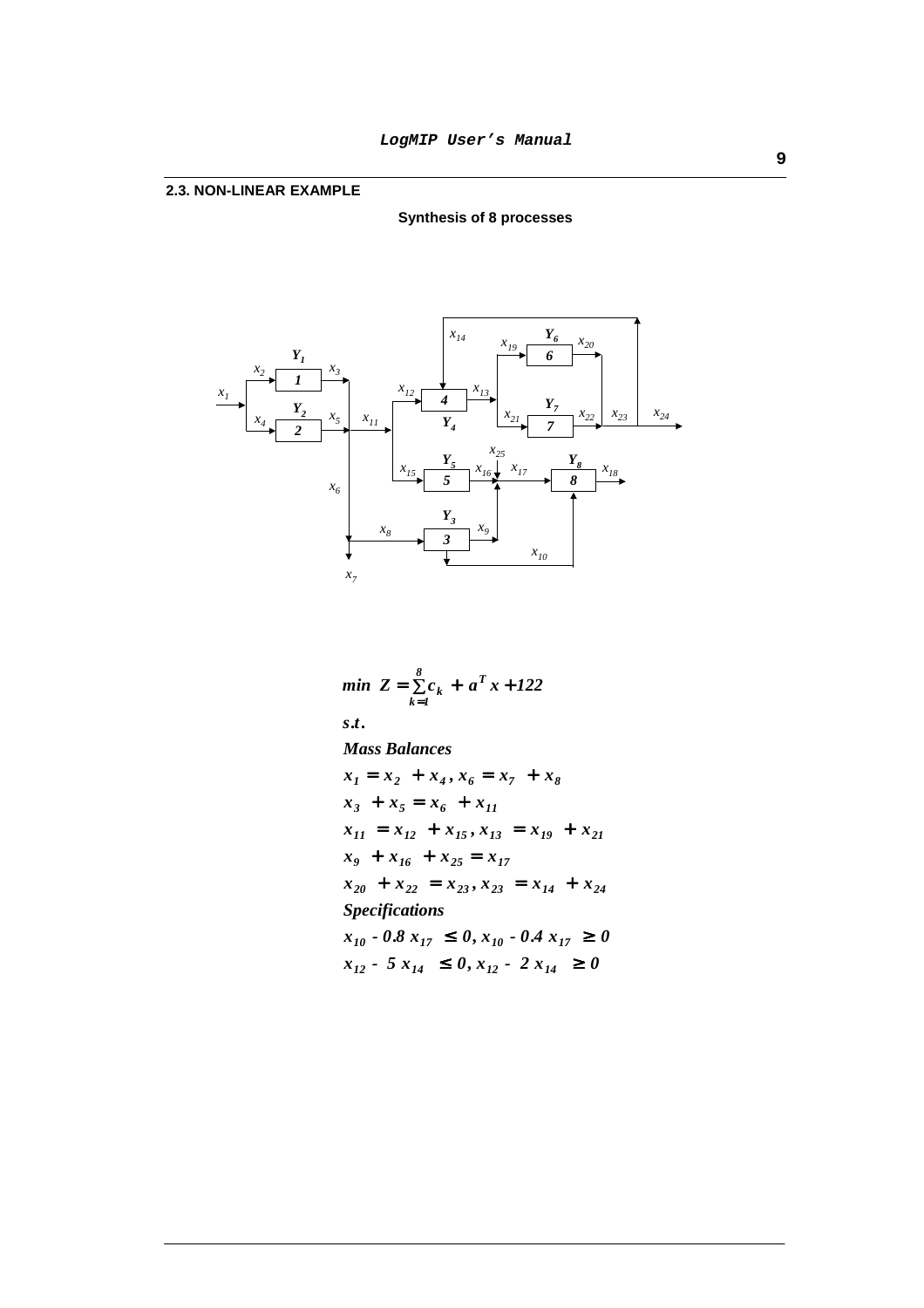| <b>Disjunctions</b>                                                                                                                                       |
|-----------------------------------------------------------------------------------------------------------------------------------------------------------|
| $Y_{1}$<br>$\neg Y_1$                                                                                                                                     |
| $\vert \cdot \vert$<br>$exp(x_3) - 1 - x_2 \le 0$<br>$x_3 = x_2 = 0$                                                                                      |
| $c_1 = 0$<br>$c_j = 5$                                                                                                                                    |
| $\neg Y_2$<br>$Y_{2}$                                                                                                                                     |
| $\left  exp(x_5 / 1.2) - 1 - x_4 \le 0 \right  \vee$<br>$x_4 = x_5 = 0$                                                                                   |
| $c_2 = 5$<br>$c_2 = 0$                                                                                                                                    |
| $1.5x_9 + x_{10} - x_8 = 0$ $\left  \sqrt{\frac{-Y_3}{x_9} - Y_7} \right $ $\left  x_9 = 0, x_8 = x_{10} \right $                                         |
|                                                                                                                                                           |
|                                                                                                                                                           |
| $Y_4$                                                                                                                                                     |
| $\begin{vmatrix} Y_4 \ 1.25(x_{12} + x_{14}) - x_{13} = 0 \end{vmatrix}$ $\vee$ $\begin{vmatrix} x_{12} = x_{13} = x_{14} = 0 \ x_{12} = 0 \end{vmatrix}$ |
| $c_a = 10$                                                                                                                                                |
| $\neg Y_5$<br>$Y_5$                                                                                                                                       |
| $x_{15} - 2x_{16} = 0$ $\left  \vee \right $ $x_{15} = x_{16} = 0$                                                                                        |
| $c_5 = 6$<br>$c_5 = 0$                                                                                                                                    |
| $Y_6$                                                                                                                                                     |
| $\begin{vmatrix} exp(x_{20} / 1.5) - 1 - x_{19} \le 0 \ y \end{vmatrix}$ $\begin{vmatrix} -x_0 \\ x_{19} = x_{20} = 0 \end{vmatrix}$                      |
| $c_{6} = 0$<br>$c_6 = 7$                                                                                                                                  |
| $Y_7$<br>$\neg Y_7$                                                                                                                                       |
| $\left  \vee \right $ $x_{21} = x_{22} = 0$<br>$exp(x_{22}) - 1 - x_{21} \le 0$                                                                           |
| $c_7 = 4$<br>$c_7 = 0$                                                                                                                                    |
| $Y_8$<br>$\neg Y_8$                                                                                                                                       |
| $exp(x_{18}) - 1 - x_{10} - x_{17} \le 0 \lor x_{10} = x_{17} = x_{18} = 0$                                                                               |
| $c_8 = 0$<br>$c_8 = 5$                                                                                                                                    |

# **Logic Propositions:**

| $Y_1 \Rightarrow Y_3 \vee Y_4 \vee Y_5$                          | $Y_5 \Rightarrow Y_8$                                          |
|------------------------------------------------------------------|----------------------------------------------------------------|
| $Y_2 \Rightarrow Y_3 \vee Y_4 \vee Y_5$                          | $Y_{6} \Rightarrow Y_{4}$                                      |
| $Y_3 \Rightarrow Y_1 \vee Y_2$                                   | $Y_7 \Rightarrow Y_4$                                          |
| $Y_3 \Rightarrow Y_8$                                            | $Y_8 \Rightarrow Y_3 \vee Y_5 \vee (\neg Y_3 \wedge \neg Y_5)$ |
| $Y_4 \Rightarrow Y_1 \vee Y_2$                                   | $Y_1 \vee Y_2$                                                 |
| $Y_4 \Rightarrow Y_6 \vee Y_7$<br>$Y_5 \Rightarrow Y_1 \vee Y_2$ | $Y_4 \vee Y_5$                                                 |
|                                                                  | $Y_6 \vee Y_7$                                                 |

 $\overline{\phantom{a}}$  $\overline{\phantom{a}}$  $\overline{\phantom{a}}$ 

1

J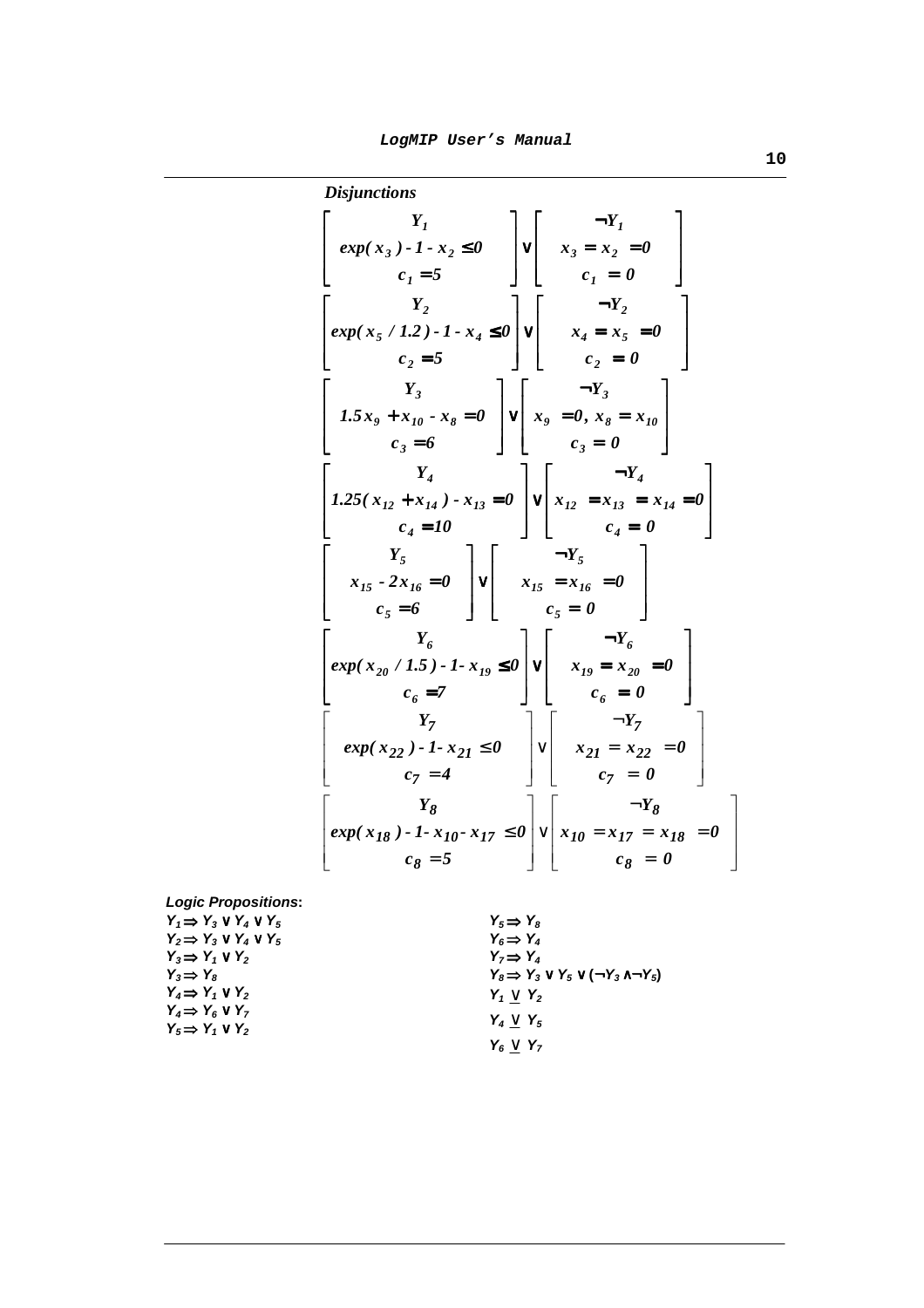#### **LogMIP INPUT FILE for this example**

```
$TITLE APPLICATION OF THE LOGIC-BASED MINLP ALGORITHM IN EXAMPLE #3 
 * THE FORMULATION IS DISJUNCTIVE 
$OFFSYMXREF 
$OFFSYMLIST 
 * SELECT OPTIMAL PROCESS FROM WITHIN GIVEN SUPERSTRUCTURE. 
* 
SETS I PROCESS STREAMS / 1*25 / 1*25 / 1*25 / 1*3 / PROCESS INITS
      J PROCESS UNITS
PARAMETERS CV(I) VARIABLE COST COEFF FOR PROCESS UNITS - STREAMS 
 / 3 = -10 , 5 = -15 , 9 = -40, 19 = 25 , 21 = 35 , 25 = -35 
 17 = 80 , 14 = 15 , 10 = 15, 2 = 1 , 4 = 1 , 18 = -65 
 20 = -60 , 22 = -80 /; 
  VARIABLES PROF PROFIT ; 
 BINARY VARIABLES Y(J) ; 
 POSITIVE VARIABLES X(I) , CF(J); 
 EQUATIONS 
* EQUATIONS Independent of discrete choices 
* -------------------------------------------------------- 
 MASSBAL1, MASSBAL2, MASSBAL3, MASSBAL4, MASSBAL5, MASSBAL6, MASSBAL7, MASSBAL8 
  SPECS1, SPECS2, SPECS3, SPECS4 
* EQUATIONS allowing flow just IFF the unit EXISTS 
* -------------------------------------------------
 LOGICAL1, LOGICAL2, LOGICAL3, LOGICAL4, LOGICAL5, LOGICAL6, LOGICAL7, LOGICAL8 
* DISJUNCTION'S CONSTRAINTS and EQUATIONS 
* --------------------------------------- 
 INOUT11, INOUT12, INOUT13, INOUT14 INPUT-OUTPUT RELATIONS FOR PROCESS UNIT 1 
 INOUT21, INOUT22, INOUT23, INOUT24 INPUT-OUTPUT RELATIONS FOR PROCESS UNIT 2 
  INOUT31, INOUT32, INOUT34 INPUT-OUTPUT RELATIONS FOR PROCESS UNIT 3 
 INOUT41, INOUT42, INOUT43, INOUT44, INOUT45 FOR PROCESS UNIT 4 
 INOUT51, INOUT52, INOUT53, INOUT54 INPUT-OUTPUT RELATIONS FOR PROCESS UNIT 5 
 INOUT61, INOUT62, INOUT63, INOUT64 INPUT-OUTPUT RELATIONS FOR PROCESS UNIT 6 
 INOUT71, INOUT72, INOUT73, INOUT74 INPUT-OUTPUT RELATIONS FOR PROCESS UNIT 7 
 INOUT81, INOUT82, INOUT83, INOUT84, INOUT85, INOUT86 FOR PROCESS UNIT 8 
  OBJETIVO OBJECTIVE FUNCTION DEFINITION ; 
* BOUNDS SECTION: 
 * --------------- 
 X.UP('3') = 2.0 ; 
  X.UP('5') = 2.0 ; 
  X.UP('9') = 2.0 ; 
 X.UP('10') = 1.0 ;
 X.UP('14') = 1.0 X.UP('17') = 2.0 ; 
  X.UP('19') = 2.0 ; 
 X.UP('21') = 2.0 ;X.UP('25') = 3.0 ;
  OPTIONS LIMCOL = 0 ; 
 OPTION LIMROW = 0 ; 
 OPTION OPTCR = 0 ; 
*DEFINITIONS of EQUATIONS Independent of discrete choices 
 MASSBAL1.. X('13')<br>
MASSBAL2.. X('17') =E= X('19') + X('21')<br>
=E= X('9') + X('16') +MASSBAL2.. X('17') =E= X('9') + X('16') + X('25')<br>MASSBAL3.. X('11') =E= X('12') + X('15') ;
 MASSBAL3.. X('11') =E= X('12') + X('15')<br>MASSBAL4.. X('3') + X('5') = E= X('6') + X('11') ;
 MASSBAL4.. X('3') + X('5') = E= X('6') + X('11')<br>MASSBAL5.. X('6') = E= X('7') + X('8')MASSBAL5.. X('6') =E= X('7') + X('8')<br>
MASSBAL6. X('23') =E= X('20') + X('22')<br>
MASSBAL7. X('23') =E= X('14') + X('24') ;
 MASSBAL6.. X('23') =E= X('20') + X('22') ; 
 MASSBAL7.. X('23') =E= X('14') + X('24') ; 
 MASSBAL8. X('1') =E= X('2') + X('4')<br>
SPECS1. X('10') =L= 0.8 * X('17') ;
 SPECS1.. X('10') =L= 0.8 * X('17') ; 
 SPECS2.. X('10') =G= 0.4 * X('17') ; 
 SPECS3.. X('12') =L= 5.0 * X('14') ; 
 SPECS4.. X('12') =G= 2.0 * X('14') ; 
* DEFINITION of EQUATIONS allowing flow just IFF the unit EXISTS 
LOGICAL1.. X('2') + X('3') = L = 10. * Y('1') ;
LOGICAL2.. X('4') + X('5') = L = 10. * Y('2') ;
 LOGICAL3.. X('9') = L = 10. * Y('3')ESSECTINIST: X(Y, Y) = 2 - 2x: Y(Y, Y)<br>
LOGICAL4.. X(Y, 12^x) + X(Y, 14^x) = 12 - 10. * Y(Y, 4^x)
```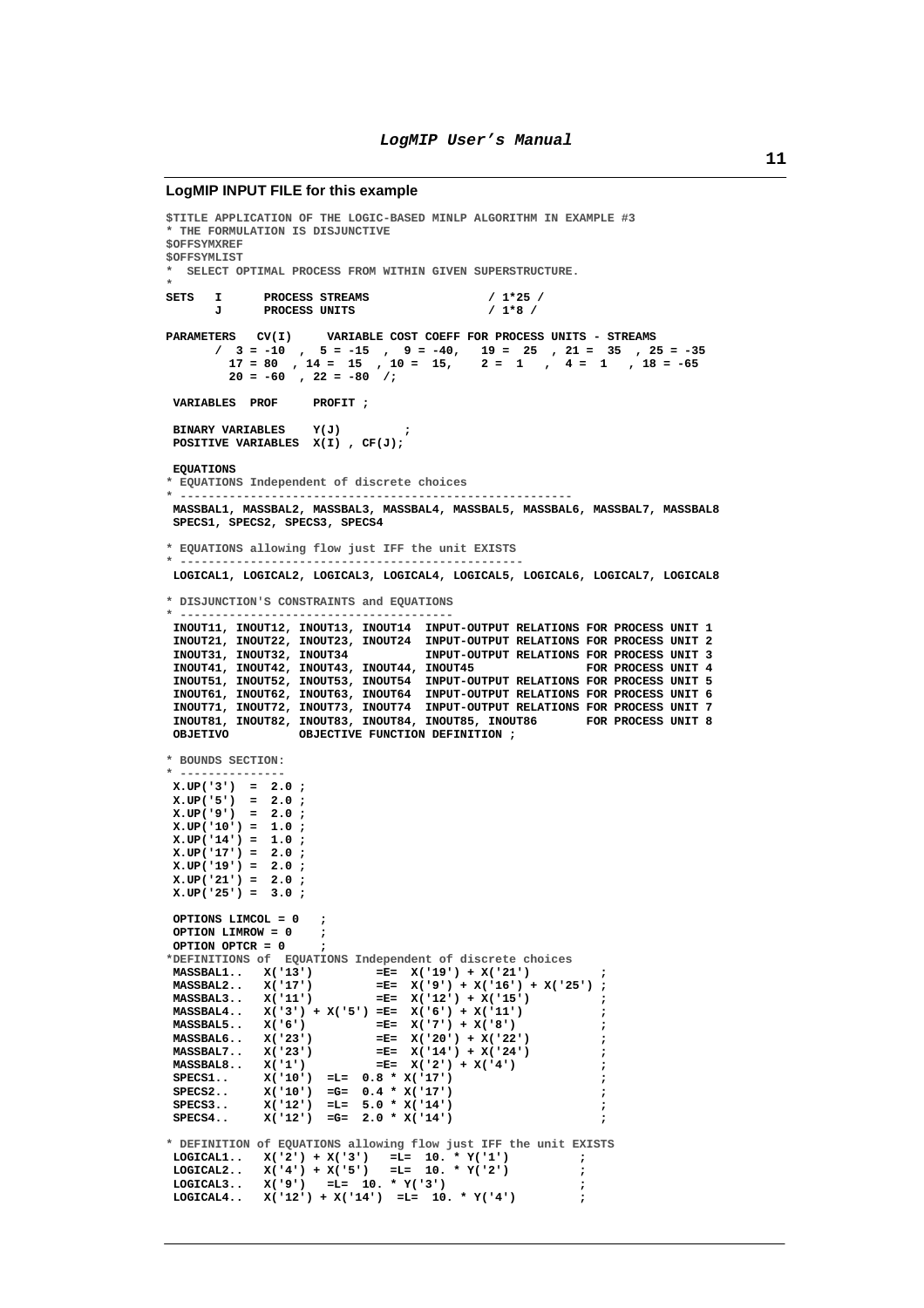```
 LOGICAL5.. X('15') =L= 10. * Y('5') ; 
 LOGICAL6.. X('19') =L= 10. * Y('6') ; 
 LOGICAL7.. X('21') =L= 10. * Y('7') ; 
  LOGICAL8.. X('10') + X('17') =L= 10. * Y('8') ; 
*DEFINITIONS of DISJUNCTION's EQUATIONS 
 INOUT11.. EXP(X('3')) -1. =E= X('2') ;<br>INOUT14.. CF('1') =E= 5 ;
            CF('1') =E= 5 ;
 INOUT12.. X('2') = E= 0 ;<br>INOUT13.. X('3') = E= 0 ;
 INOUT13.. X('3') =E= 0 ; 
INOUT21.. EXP(X('5')/1.2) -1. =E= X('4') ;
  INOUT24.. CF('2') =E= 8 ; 
  INOUT22.. X('4') =E= 0 ; 
  INOUT23.. X('5') =E= 0 ; 
 INOUT31.. 1.5 * X('9') + X('10') = E = X('8')<br>INOUT34.. CF('3') =E= 6 ;
 INOUT34.. CF('3') = E = 6<br>INOUT32.. X('9') = E = 0 INOUT32.. X('9') =E= 0 ; 
 INOUT41.. 1.25 * (X('12')+X('14')) = E = X('13')<br>INOUT45.. CF('4') =E= 10 ;
 INOUT45.. CF('4') =E= 10 ;<br>
INOUT42.. X(12!) = E = 0 ;
 INOUT42.. X('12') = E = 0<br>
INOUT43.. X('13') = E = 0INOUT43.. X('13') = E= 0<br>
INOUT44.. X('14') = E= 0INOUT44.. X('14') = E = 0<br>
INOUT51.. X('15') = E = 2. * X('16')<br>
;
            X('15') = E= 2. * X('16') ;
 INOUT54.. CF('5') =E= 6 ;<br>INOUT52.. X('15') =E= 0 ;
            X('15') = E = 0 ;
 INOUT53.. X('16') = E= 0<br>
INOUT61.. EXP(X('20')/1.5) -1. =E= X('19')INOUT61.. EXP(X('20')/1.5) -1. =E= X('19') ;<br>
INOUT64.. CF(Y(6)) =E= 7
 INOUT64.. CF('6') =E= 7<br>INOUT62.. X('19') =E= 0 ;
 INOUT62.. X(19') = E = 0<br>
INOUT63.. X(120') = E = 0INOUT63.. X('20') = E = 0<br>
INOUT63.. X('20') = E = 0<br>
INOUT71.. EXP(X('22')) -1. = E = X('21')INOUT71.. EXP(X('22')) -1. =E= X('21') ;<br>
INOUT74.. CF('7') =E= 4 ;
 INOUT74.. CF('7') =E= 4<br>
INOUT72.. X('21') =E= 0 ;
            X('21') = E = 0 ;
 INOUT73.. X('22') = E = 0<br>INOUT81.. EXP(X('18'))
 INOUT81.. EXP(X('18')) -1. =E= X('10') + X('17');<br>
INOUT86.. CF('8') =E= 5
 INOUT86.. CF('8') =E= 5<br>
INOUT82.. X('10') =E= 0 ;<br>
;
 INOUT82.. X('10') =E= 0 ; 
 INOUT83.. X('17') =E= 0 ; 
  INOUT84.. X('18') =E= 0 ; 
 INOUT85.. X('25') = E = 0 ;
 OBJETIVO .. PROF = E= SUM(J,CF(J)) + SUM(I, X(I)*CV(I)) + 122 ;
* BEGIN DECLARATIONS AND DEFINITIONS OF DISJUNCTIONS (LOGMIP Section) 
$ONECHO > "%lm.info%" 
disjunction d1, d2, d3, d4, d5, d6, d7, d8; 
       d1 is if Y('1') then 
                 INOUT11; 
                 INOUT14; 
                else 
                 INOUT12; 
                 INOUT13; 
                endif; 
       d2 is if Y('2') then 
                 INOUT21; 
                 INOUT24; 
                else 
                 INOUT22; 
                 INOUT23; 
                endif; 
       d3 is if Y('3') then 
                 INOUT31; 
                 INOUT34; 
                else 
                 INOUT32; 
                endif; 
       d4 is if Y('4') then 
                 INOUT41; 
                 INOUT45; 
                else 
                 INOUT42;
```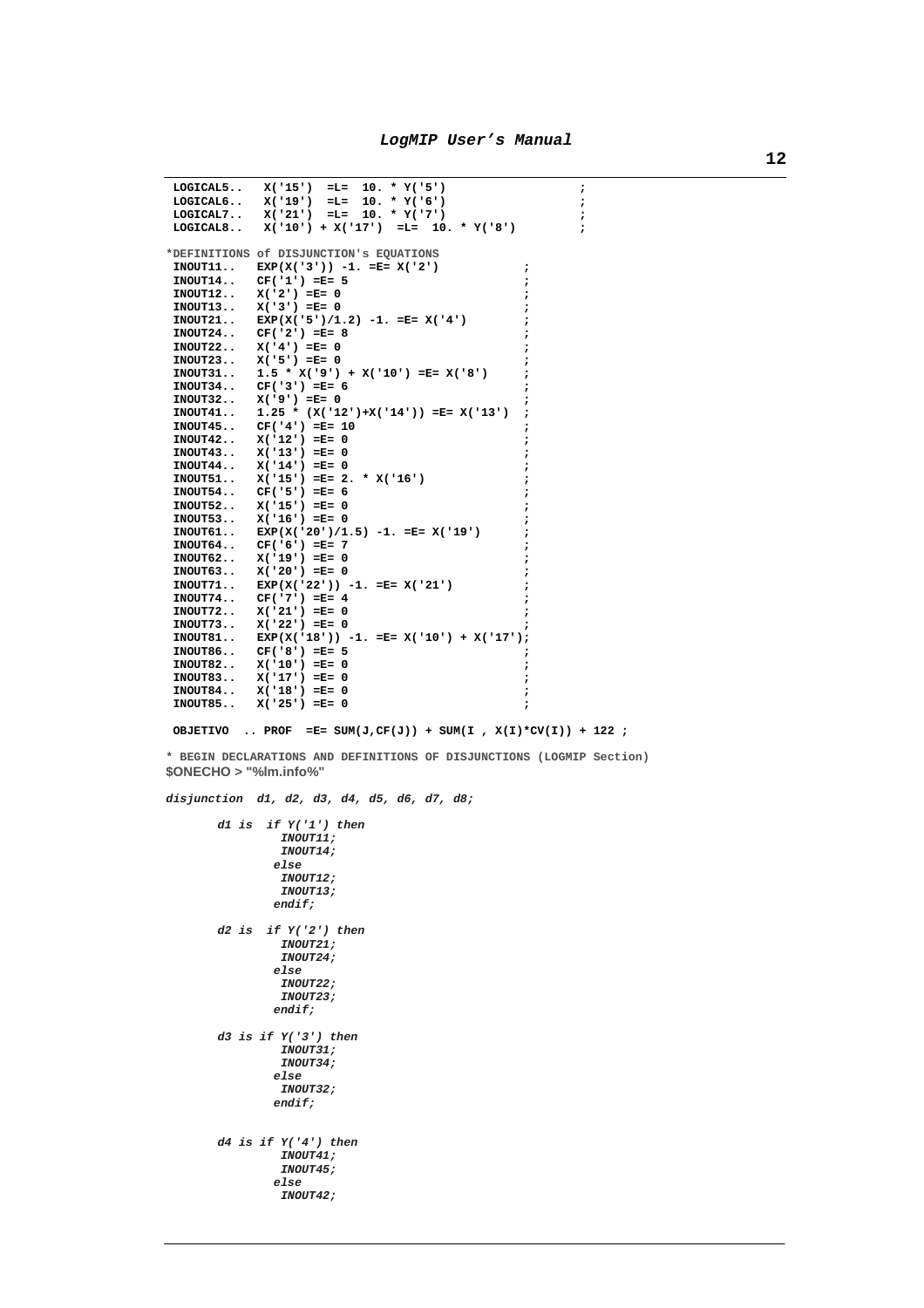```
 INOUT43; 
                  INOUT44; 
                endif; 
       d5 is if Y('5') then 
                  INOUT51; 
                 INOUT54; 
                else 
                 INOUT52; 
                 INOUT53; 
                endif; 
       d6 is if Y('6') then 
                 INOUT61; 
                 INOUT64; 
                else 
                TNTTT62\cdot INOUT63; 
                 endif; 
       d7 is if Y('7') then 
                 INOUT71; 
                  INOUT74; 
                else 
                  INOUT72; 
                 INOUT73; 
                endif; 
       d8 is if Y('8') then 
                  INOUT81; 
                  INOUT86; 
                else 
                  INOUT82; 
                  INOUT83; 
                  INOUT84; 
                 INOUT85; 
                endif; 
  atmost(Y('1'), Y('2')); 
  atmost(Y('4'), Y('5')); 
  atmost(Y('6'), Y('7')); 
  Y('1') -> Y('3') or Y('4') or Y('5'); 
Y('2') \rightarrow Y('3') or Y('4') or Y('5');
  Y('3') -> Y('8'); 
 Y('3') -> Y('1') or Y('2'); 
 Y('4') -> Y('1') or Y('2'); 
  Y('4') -> Y('6') or Y('7'); 
 Y('5') \rightarrow Y('1') or Y('2'); Y('5') -> Y('8'); 
 Y('6') -> Y('4'); 
 Y('7') -> Y('4'); 
INIT TRUE Y('1'), Y('3'), Y('4'), Y('7'), Y('8'); 
INIT TRUE Y('1'), Y('3'), Y('5'), Y('8'); 
INIT TRUE Y('2'), Y('3'), Y('4'), Y('6'), Y('8');
$OFFECHO 
 * end logmip section 
  option minlp=LMLBOA; 
 MODEL EXAMPLE3 / ALL / ; 
 SOLVE EXAMPLE3 USING MINLP MINIMIZING PROF ; 
                                                         LMLBOA is the solver for non-
                                                         linear problems, which applies the 
                                                         LOGIC_BASED OA algorithm. You need 
                                                         a NLP and a MIP solver installed 
                                                         together with GAMS to solve this 
                                                         problem. 
                                                        This is a special section for non-
                                                        linear problems. This is an 
                                                        initialization section needed by the 
                                                        LOGIC BASED OA algorithm. You must 
                                                        specify it. More references about this 
                                                        will be explained later, you can read 
                                                        also Turkay and Grossmann (1996a). 
                                                       Special sentences to establish 
                                                       relationships between Boolean 
                                                       variables 
                                                       Logic Propositions to establish 
                                                       relationships between the disjunctions 
                                                       terms
```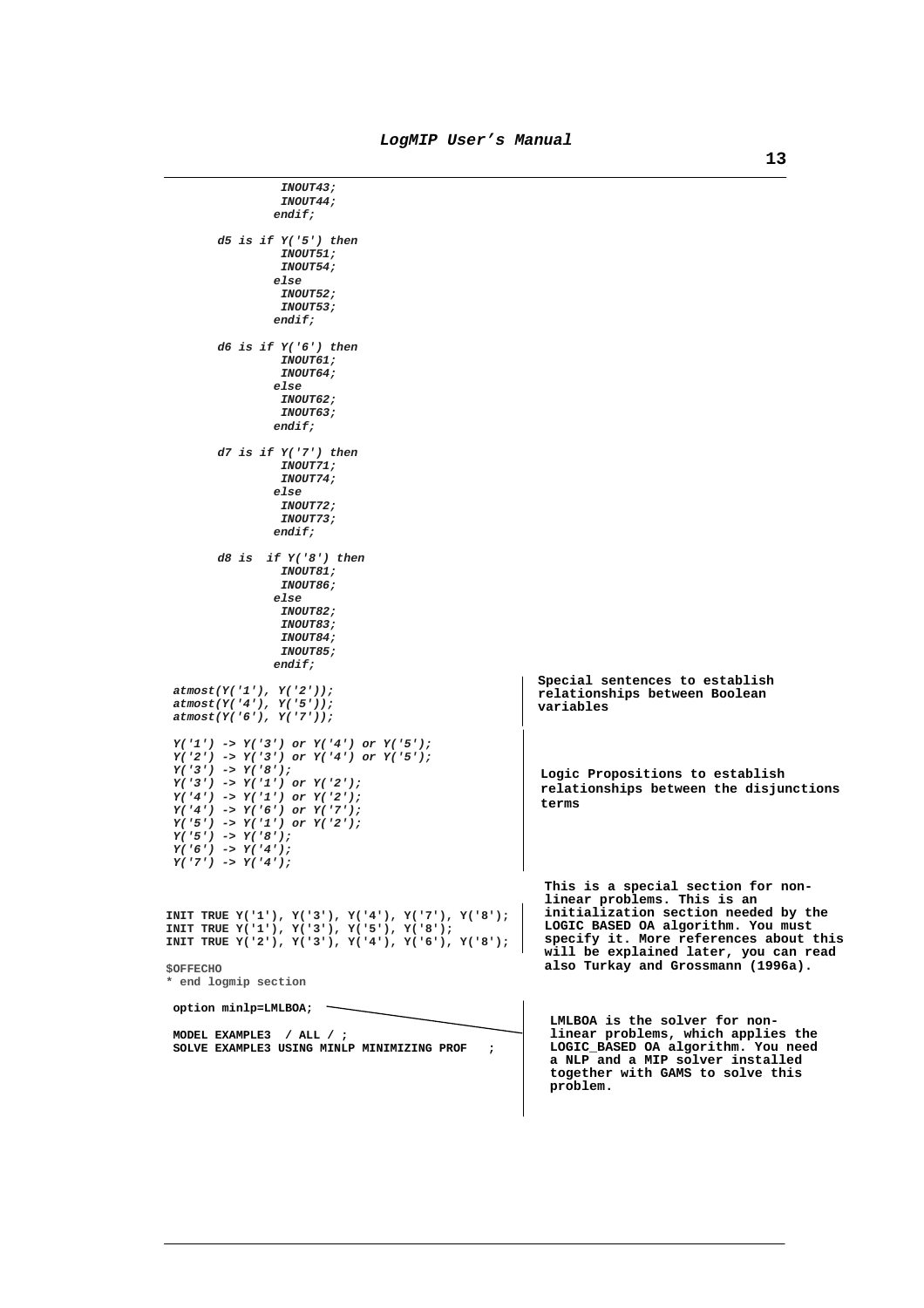# **3. How to write a disjunctive model for LogMIP**

The algorithm to write a problem into GAMS is the following:

a) Write in a GAMS input file (extension gms) the sets, scalars, parameters, variables, equations and constraints, and any other component necessary for the problem like if you were writing a mathematical problem.

You must be familiar with the GAMS notation to do so.

You must even declare and define in this section the equations and constraints for the disjunction terms.

You must declare and define binary variables to handle disjunction terms, these variables will work as Boolean variables. Make sure to write at least a **dummy equation** that uses them in order to avoid the GAMS compiler take out from the model **if they are not used in other equation/constraint of the model**.

b) Write in the same GAMS input file the sentences:

#### **\$ONECHO > "%lm.info%"**

#### **\$OFFECHO**

the dollar sign must be in the  $1<sup>st</sup>$  column. You must write all three keywords.

Between these two sentences you must include disjunction declarations and definitions.

The complete section including the sentences above is a comment for GAMS compiler, so it is ignored by it. LogMIP language compiler compiles this section.

c) Write between the sentences of section b) the disjunction declaration and definitions according to the rules of **LogMIP language.** 

# **4. Declaration and Definition of Disjunctions**

To write disjunctions there are two types of sentences:

- **declaration sentence**
- definition sentence.

Disjunction can be single or no-domain or can have a domain such that you declare and define a set of disjunctions over the domain.

The domain of the disjunction can be limited by applying the sentence with.

# **4.1. Declaration Sentence**

The declaration sentence use de word DISJUNCTION as token. The syntax is:

**DISJUNCTION** disjunction\_identifier [ domain\_identifier, ..., domain\_identifier],  **… , disjunction\_identifier [ domain\_identifier, …, domain\_identifier];**

A disjunction name as well as the domain name can have up to 32 characters long and must start with a letter.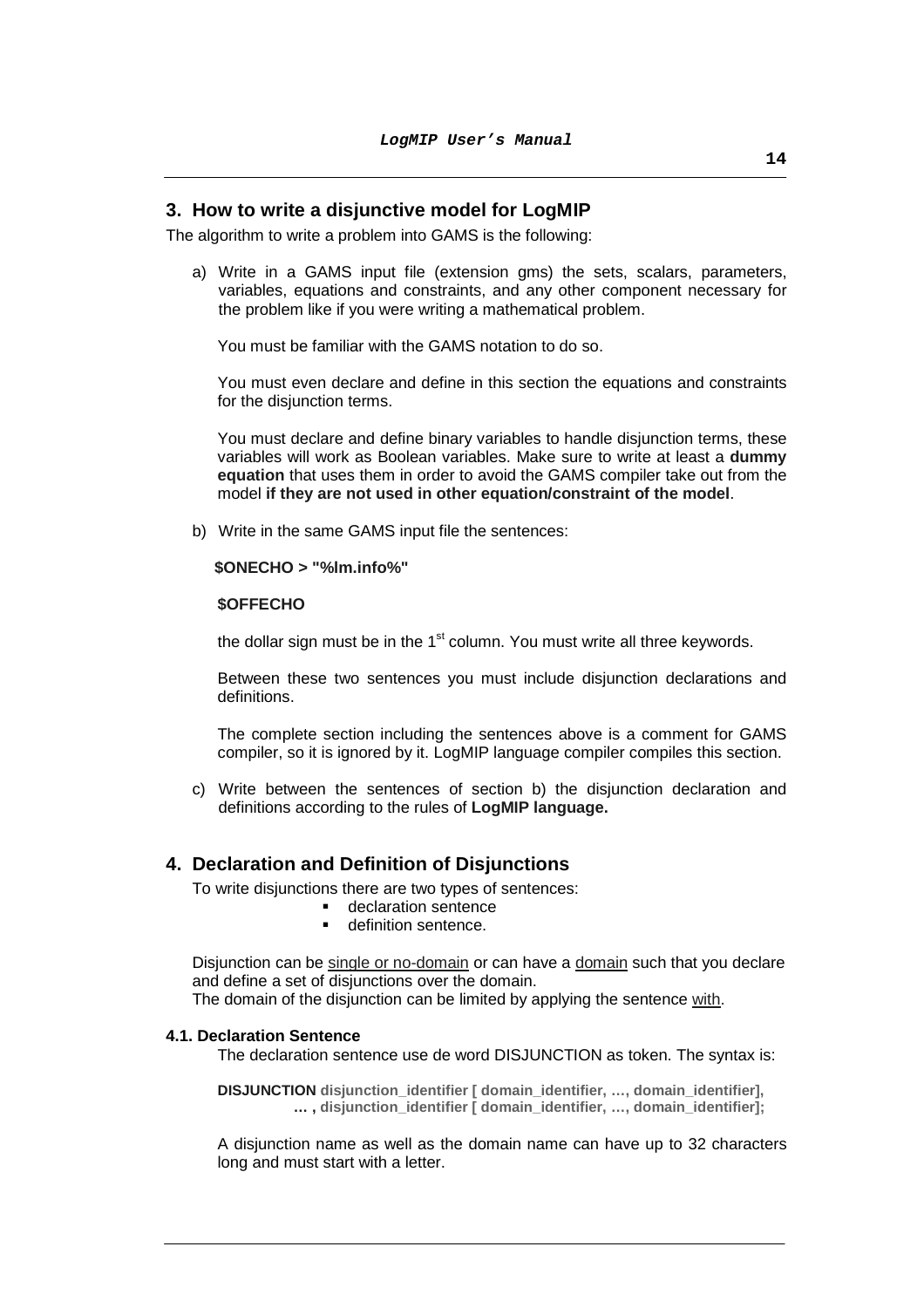It follows GAMS rules about naming. You can have several entries for disjunction declarations.

**Cannot use LogMIP reserved words, which are: disjunction, bu, card, else, elsif, eq, ge, if, initial, le, lt, ord, then, with** 

The disjunction declaration/definition over a domain is optional.

The domain must be previously defined in GAMS section declared as a SET or ALIAS.

- **You cannot define a domain inside the LOGMIP section. The reason is that the disjunction's domain must be in concordance of the constraint's domain, which is defined in the GAMS section.** 

Disjunction identifiers must be unique it cannot be equal to any other identifier in the GAMS or LogMIP section.

Examples:

**DISJUNCTION a, b(i,j), disjunctionnamelong, d2(j), D2\_d2;** 

**a, D2\_d2 and disjunctionnamelong are single domain disjunctions.** 

**b(i,j) and d2(j) are disjunctions defined over a domain,** i and j are SETS or ALIAS defined in the GAMS section.

## **4.2. Definition sentence for single domain disjunctions**

Given the following disjunction, which is a

**single domain disjunction with two terms that must satisfy only one condition (first term:TRUE – second term: FALSE)**.

*CONSTRAINT 4 Y CONSTRAINT3*  $\left.\begin{matrix} Y & & \neg Y \ \neg Y & \text{CONSTRAINT 4} \end{matrix} \right|$ 1  $\overline{\phantom{a}}$  $\bigg] \vee \bigg[$  CONSTI 1  $\overline{\phantom{a}}$ Γ

The syntax for the definition is:

```
disjunction_identifier IS 
      IF term_condition THEN 
             constraint_identifier_1; 
              … 
              constraint_identifier_i; 
        … 
              constraint_identifier_n;
      ELSE 
             constraint_identifier_n+1; 
        … 
              constraint_identifier_r; 
        … 
              constraint_identifier_z; 
      ENDIF;
```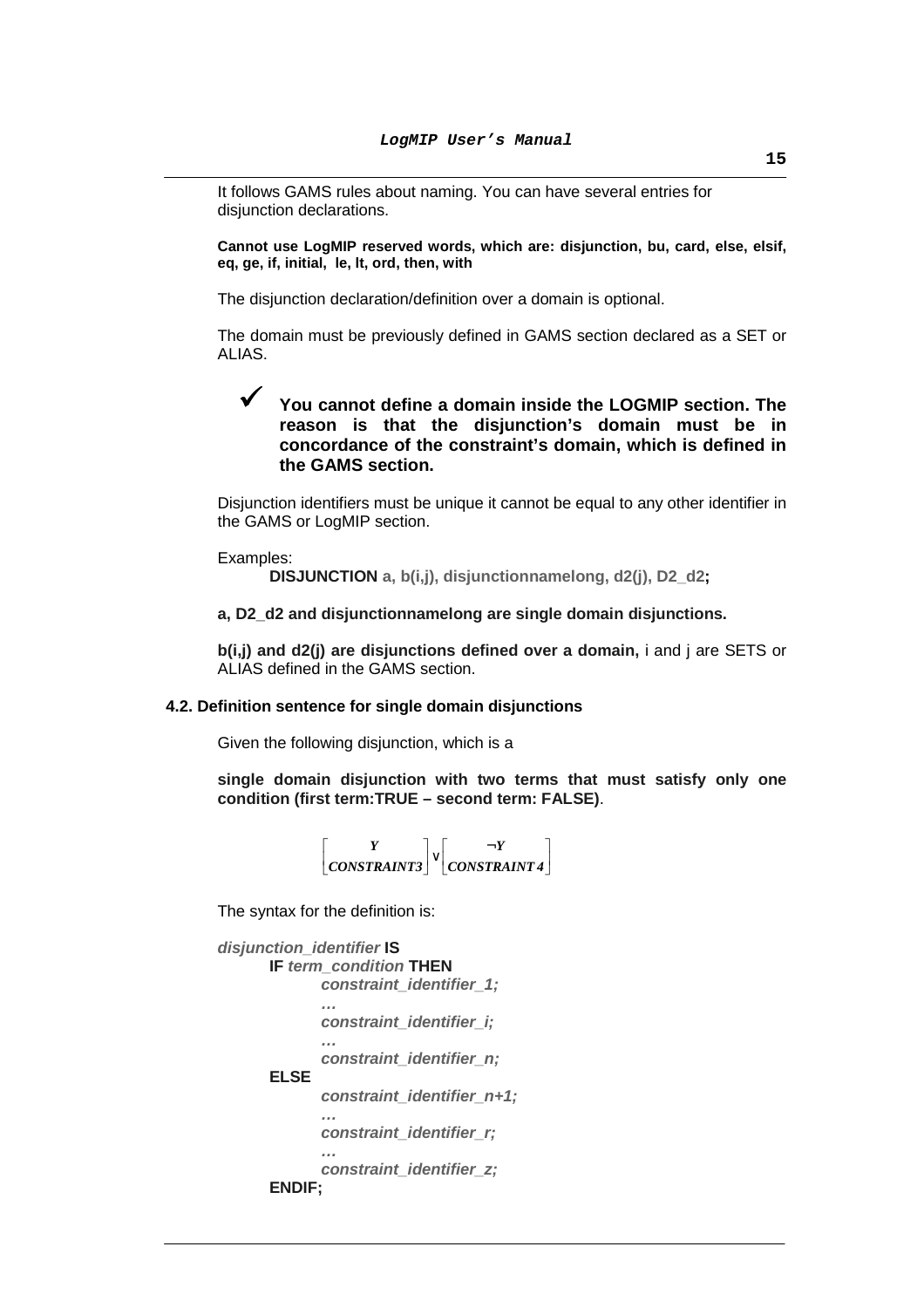**term\_condition** is the identifier of a binary variable defined in GAMS section which takes the role of a Boolean variable, (1:TRUE, 0:FALSE).

Declaration and definition of *constraint identifier* 1...constraint identifier z must be performed in GAMS section.

Another example of single domain disjunction can be the following:

**Single domain disjunction with two terms. Each term must satisfy a condition.**

|                  | $CONSTRAINTI \times CONSTRAINT2$ |
|------------------|----------------------------------|
| <b>EOUATION1</b> | EOUATION2                        |

The syntax for this case is:

**disjunction\_identifier IS IF term\_condition\_1 THEN constraint\_identifier\_1; … constraint\_identifier\_n; ELSIF term\_condition\_2 THEN constraint\_identifier\_n+1; … constraint\_identifier\_z; ENDIF;** 

**term\_condition\_1** and **term\_comdition\_2** are binary variables identifiers defined in GAMS section which takes the role of a Boolean variable, (1:TRUE, 0:FALSE). The identifiers must be different.

Declaration and definition of *constraint identifier 1...constraint identifier* z are performed in GAMS section.

The same syntax can be applied for **single domain disjunction with several terms. Each term must satisfy a condition.** 

The main difference is that having a disjunction with more than two terms implies that you must have several ELSIF sections for this case.

For both examples presented the following declarations and definitions apply.

**\$ONECHO > "%lm.info%" Disjunction D1, D2;**

**D1 IS**

**IF Y THEN CONSTRAINT3; ELSE CONSTRAINT4; ENDIF;**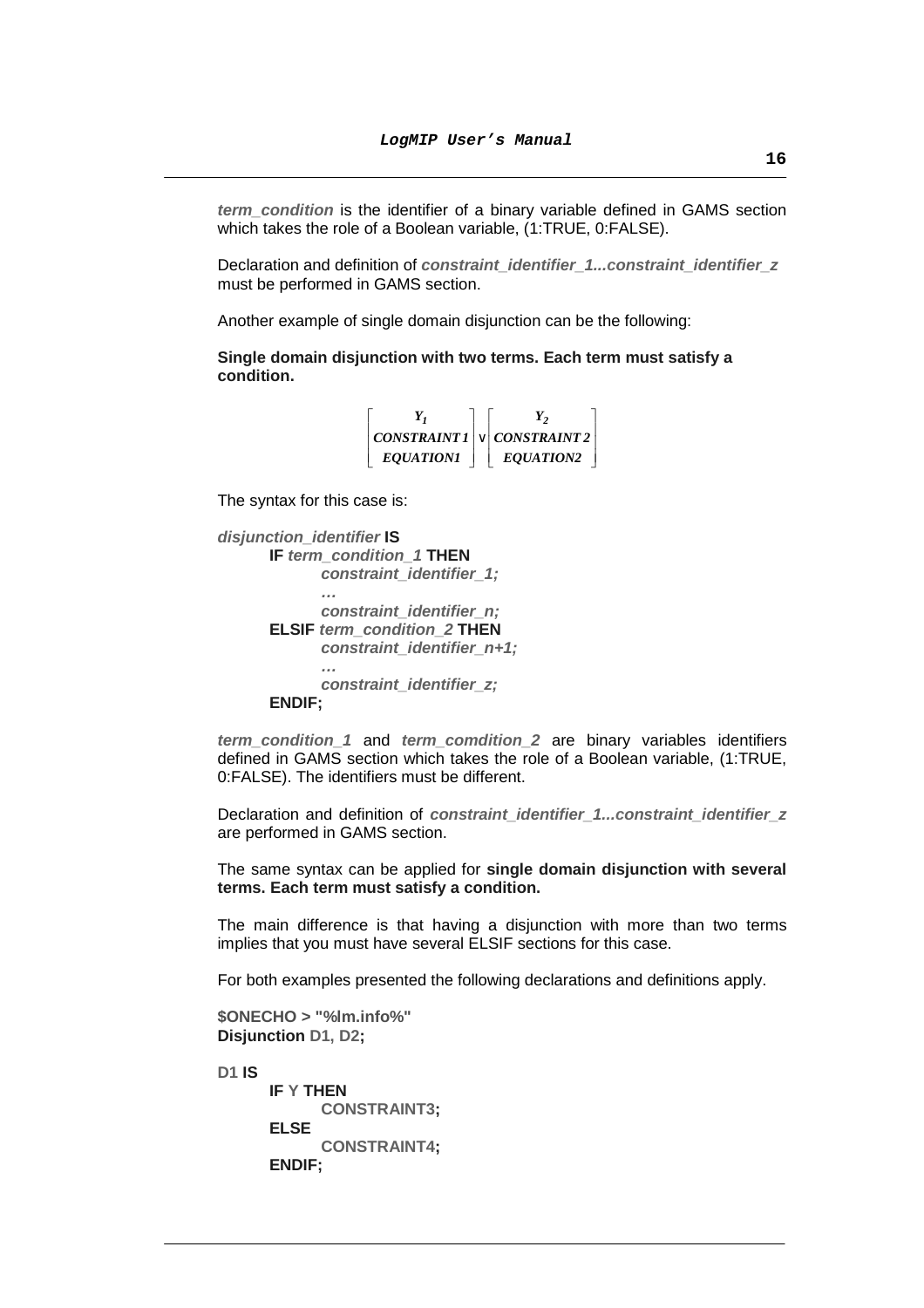```
D2 IS
     IF Y1 THEN
            CONSTRAINT1;
            EQUATION1;
     ELSIF Y2 THEN
             CONSTRAINT2;
             EQUATION2;
     ENDIF; 
$OFFECHO
```
 $\checkmark$  **It is not allowed in this release the capability of defining a disjunction with several terms (with each term satisfying a condition), and having an ELSE term, which applies when none of the previous term is TRUE.** 

 **It is not allowed a disjunction defined like:**  IF..THEN..ELSIF..THEN..ELSIF..THEN..**ELSE**..ENDIF

## **4.3. Definition sentence for disjunctions defined over a domain**

As was mentioned in section 4.1. to define a disjunction over a domain you must first declare the domain (as a SET or ALIAS in GAMS section) and then declare the disjunction identifier over that domain.

The simplest definition can be a disjunction defined over the complete domain, for example, suppose the following disjunction:

$$
\begin{bmatrix} Y_{ij} \\ \text{CONSTRAINT1}_{ij} \\ \text{EQUATION1}_{ij} \end{bmatrix} \times \begin{bmatrix} \neg Y_{ij} \\ \text{CONSTRAINT2}_{ij} \\ \text{EQUATION2}_{ij} \end{bmatrix}
$$

In order to define it **you must have in the GAMS section**:

**Declaration of the domain:**  SET I /1\*3/ J /1\*4/;

**Declaration of the constraints:**  EQUATION CONSTRAINT1(I,J), CONSTRAINT2(I,J), EQUATION1(I,J), EQUATION2(I,J) DUMMY;

**Declaration of variables for disjunction terms:**  BINARY VARIABLES Y(I,J);

# **Definition of constraints:**

CONSTRAINT1(I,J).. define constraint1 here; CONSTRAINT2(I,J).. define constraint2 here; EQUATION1(I,J).. define equation1 here; EQUATION2(I,J).. define equation2 here;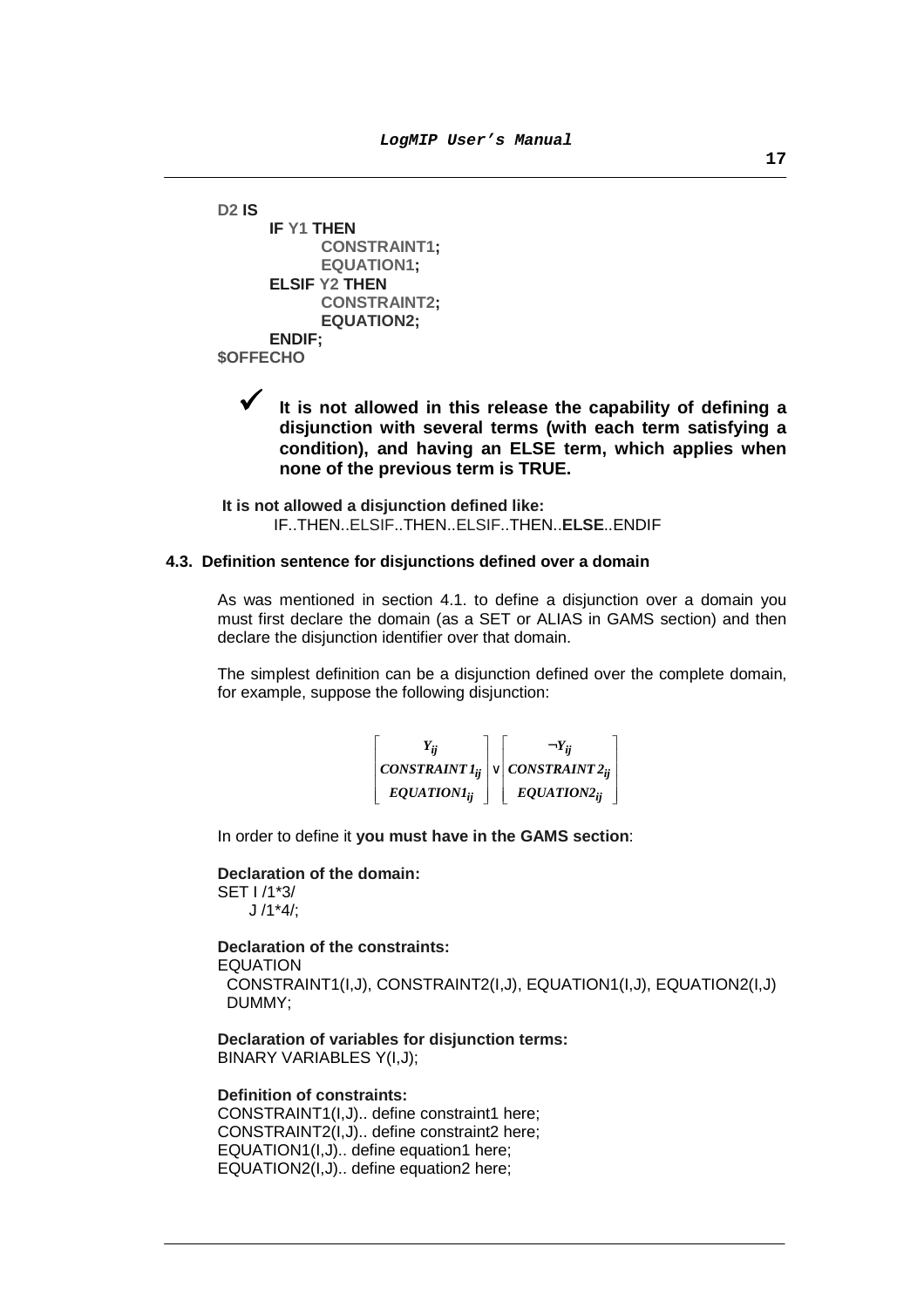```
Dummy equation if needed: 
DUMMY.. SUM(I, SUM(J, Y(I,J))) = G = 0;
 In the LogMIP section you must have: 
$ONECHO > "%lm.info%" 
Disjunction D(I,J);
D(I,J) IS
      IF Y(I,J) THEN
              CONSTRAINT1(I,J); 
              EQUATION1(I,J); 
      ELSE 
              CONSTRAINT2(I,J); 
              EQUATION2(I,J);
      ENDIF;
```
# **\$OFFECHO**

The previous define a total of 12 ( 3 times 4) disjunctions with two terms according to all possible combination of I times J.

Another illustrative example could be:

| l ;;                                                           | $\neg Y_{ii}$                     |
|----------------------------------------------------------------|-----------------------------------|
| CONSTRAINT <sub>ii1</sub> $  \vee  $ CONSTRAINT <sub>ii3</sub> |                                   |
| $CONSTRAINT_{ii2}$                                             | $\vert$ CONSTRAINT <sub>ii4</sub> |

In order to define it **you must have in the GAMS section**:

**Declaration of domains:**  SET I /1\*3/ J /1\*4/; ALIAS(J,K);

**Declaration of constraints:**  EQUATION CONSTRAINT(I,J,K), DUMMY;

**Declaration of variables for the condition of disjunction terms:**  BINARY VARIABLES Y(I,J);

**Definition of constraints:**  CONSTRAINT1(I,J,K).. define constraint here;

**Dummy equation if needed:**  DUMMY.. SUM(I, SUM(J, Y(I,J))) =  $G = 0$ ;

In the **LogMIP section you must have**: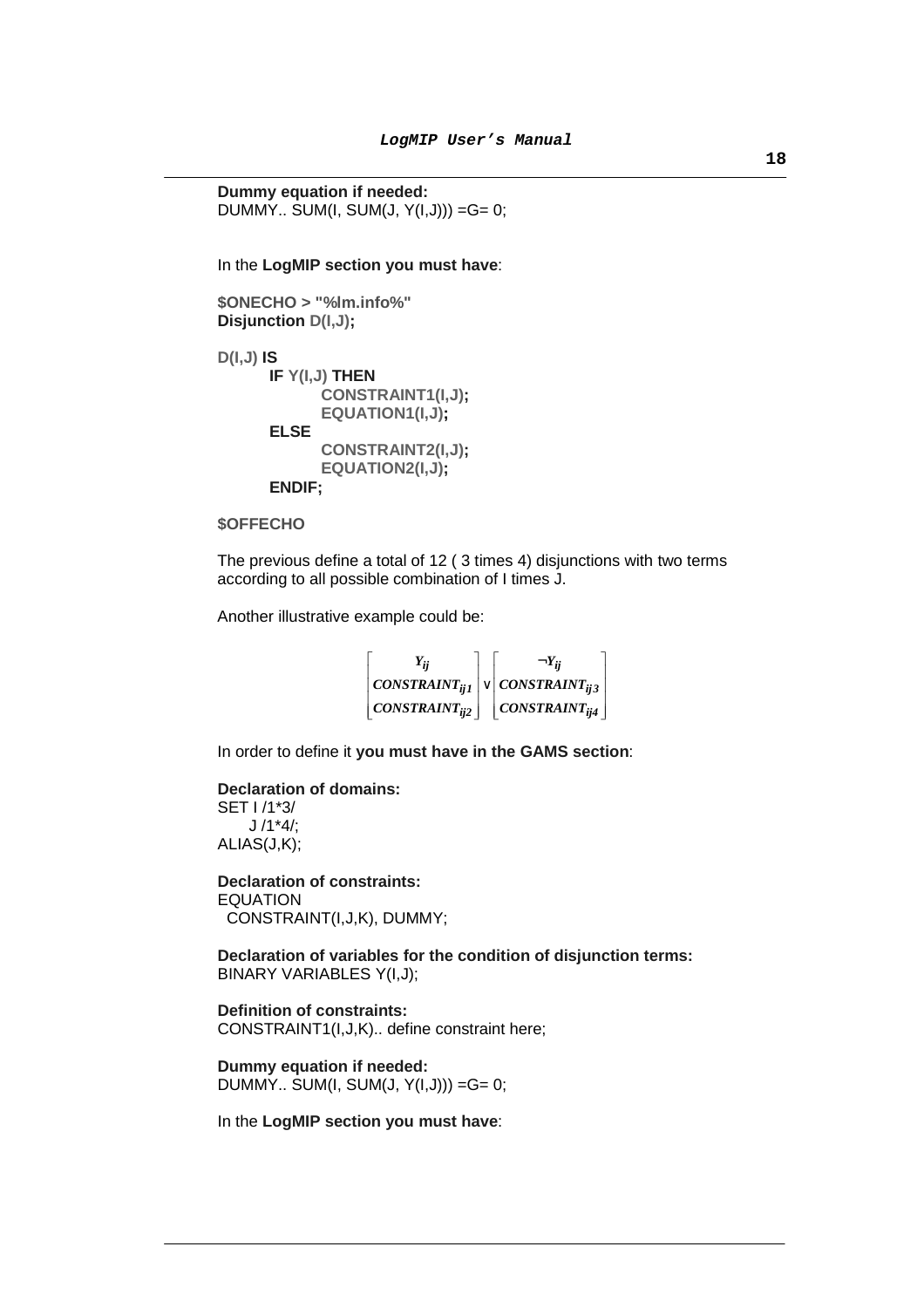```
$ ONECHO > "%lm.info%" 
Disjunction D(I,J);
D(I,J) IS
      IF Y(I,J) THEN
              CONSTRAINT(I,J,'1'); 
              CONSTRAINT(I,J,'2');
       ELSE 
              CONSTRAINT(I,J,'3'); 
              CONSTRAINT(I,J,'4');
       ENDIF;
```
**\$OFFECHO** 

In the same way than the previous example, with the sentences above a total of 12 (3 times 4) disjunctions with two terms are defined according to all possible combinations of I times J.



## **4.4. Controlling the disjunction's domain**

The constraint and disjunction's domain can be controlled by the sentence **with** in conjunction with other operators:

- Relational operators:  **lt, < : less than le, <= : less than or equal to eq, = : equal gt, > : greater than ge, <=: greater than or equal to**
- Logic operators: **and, or.**
- **Sets operators:** 
	- **ord : order of an item in the set**
	- **card : number of items in the set**
	- **in : inclusion of a set item**
- **Using subsets.**

 If you have defined a disjunction over a domain and you have also the disjunction's variables and constraints defined over the same or different domain, you can have two situations, which are:

- $\triangleright$  Constraints and variables whose domain is under the control of the disjunction domain.
- $\triangleright$  Constraints and variables with uncontrolled domains, which must be defined in order to avoid semantic errors.

If you need to control a set domain that is already controlled by the disjunction definition, you must use an ALIAS for that set and redefine the domain over that ALIAS. See example 3 for this purpose.

In the following four sections some illustrative examples are presented with the intention of clarifying these matters.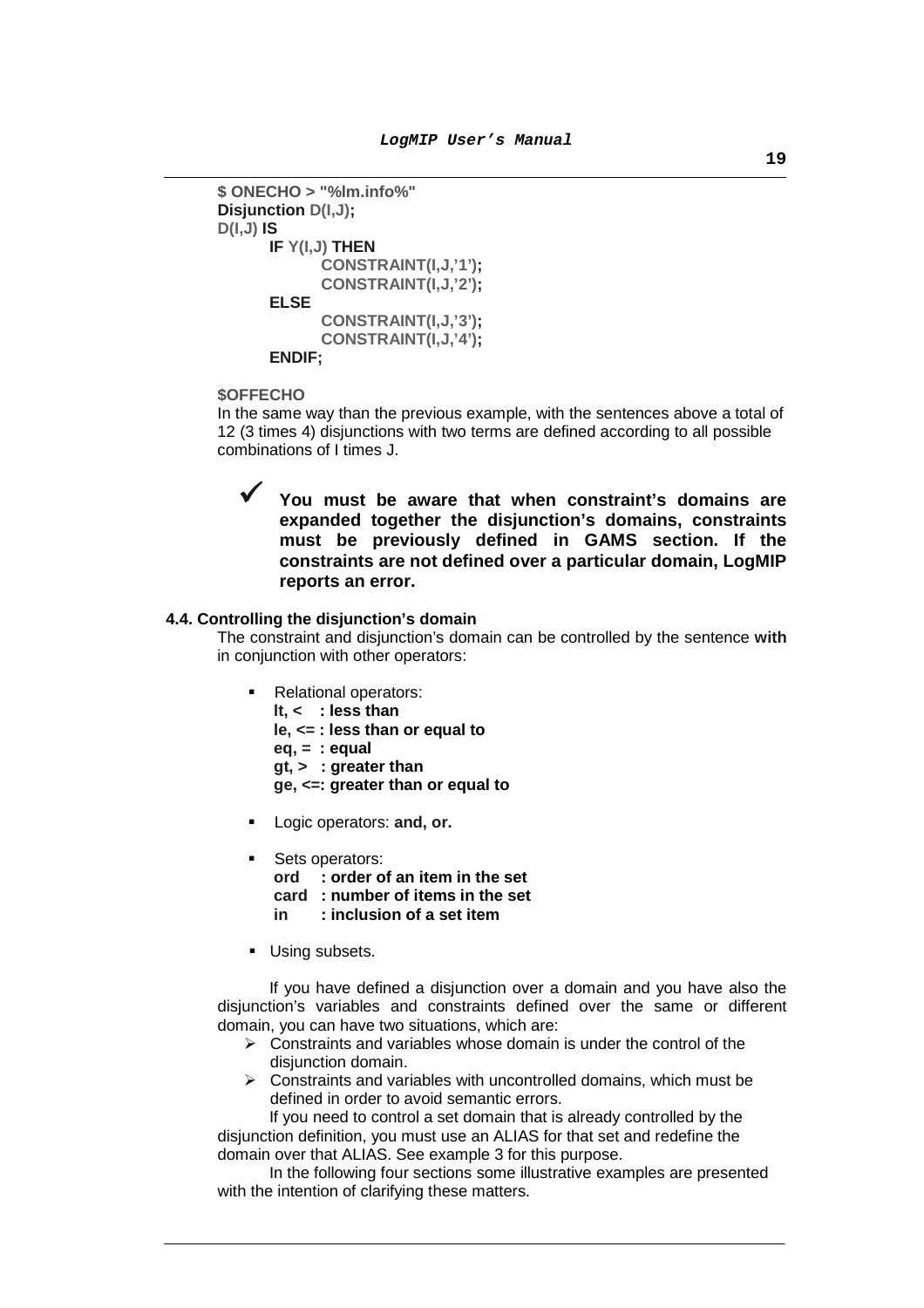## **4.4.1. Example 1**

In this example, the disjunction domains are controlled using the *with, ord* and card clauses. The disjunction's variables and constraints domains do not need an extra control.

Given the following set definition in the GAMS Section:

SET I /1\*3/ , J /1\*4/;

and the following disjunction declaration and definition in LogMIP Section:

```
$ ONECHO > "%lm.info%" 
Disjunction D(I,J);
D(I, J) with (ord(J) lt card (J)) IS
      IF Y(I,J) THEN
              CONSTRAINT(I,J); 
              CONSTRAINT(I,J);
      ELSE 
              CONSTRAINT(I,J); 
              CONSTRAINT(I,J);
      ENDIF;
$OFFECHO
```
Only the domain of set J is controlled. The values of J must be less than the cardinality of J, meaning that only 1, 2 and 3 are permitted. The expansion of the previous definition renders 9 disjunctions (3 times 3): D('1','1'), D('1','2'), D('1','3'), D('2','1'), D('2','2'), D('2','3'), D('3','1'), D('3','2') and D('3','3').

```
\checkmark
```
 **Please note that although GAMS allows declaring variables and equations without a domain, and then in the definition use them with domains, LogMIP compiler is not aware about this situation and gives you an error or get stacked. We strongly suggest to explicitly declare all domains for every variable and constraint defined in the model.** 

# **4.4.2. Example 2**

In this example, the disjunction domains are controlled using the with and ord clauses. There exists a constraint with a domain not controlled by the disjunction that must be done in order to avoid semantic errors.

Given the following set definition in the GAMS Section:

SET I /1\*3/ , J /1\*4/, K/1\*2/;

and the following disjunction declaration and definition in LogMIP Section: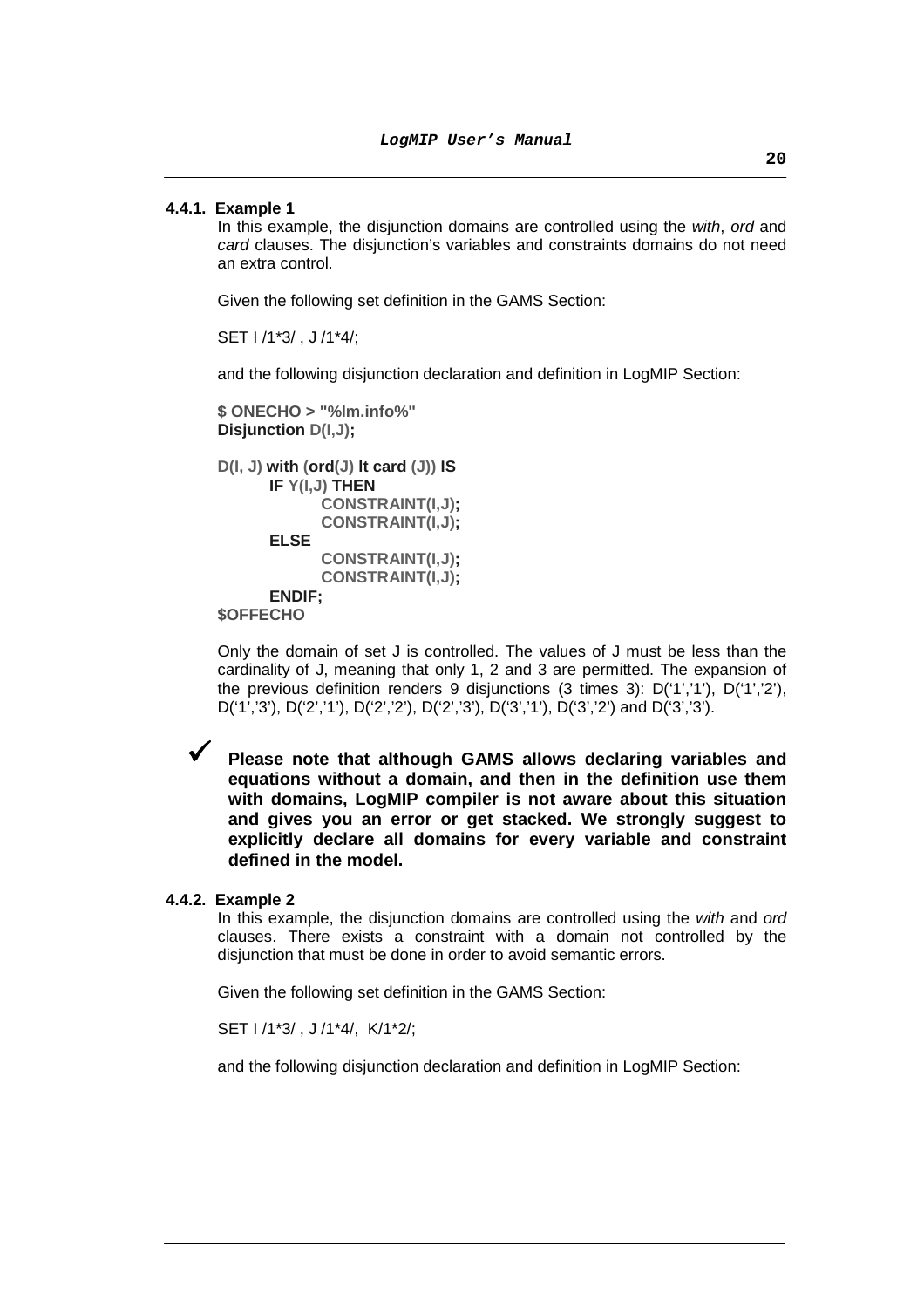```
$ ONECHO > "%lm.info%"
Disjunction D(i,j);
D(i,j) with (ord(i) < ord(j)) IS
 IF Y(i,j) THEN
        CONSTR1(j);
        CONSTR2(i,j); 
 ELSE
        CONSTR3(j);
        CONSTR4(j,k) with (ord(k) ge 1);
 ENDIF;
```
**\$OFFECHO**

The previous example will generate the following disjunctions:

D('1', '2'), D('1', '3'), D('1','4'), D('2', '3'), D('2', '4') y D('3', '4').

 $\checkmark$ 

 **Observe that CONSTR4 is defined over sets j and k. In this case j does not have problems since its domain is controlled by disjunction D. This is not the case of k, where you must include a with sentence to control the domain and avoid a semantic error.** 

For the second term of the first disjunction D('1', '2') the following constraints must be satisfied: CONSTR3('2'), CONSTR4('2','1'), CONSTR4('2','2'), CONSTR4('2', '3').

# **4.4.3. Example 3**

This example is a modification of the previous, for this case we need to control a domain set which is already controlled. An ALIAS definition in the GAMS section is needed.

Given the following definition in the GAMS Section

SET I /1\*3/ , J /1\*4/; ALIAS (J,JJ) and the following disjunction declaration and definition in LogMIP Section:

```
$ ONECHO > "%lm.info%"
Disjunction D(i,j);
```

```
D(i,j) with (ord(i) < ord(j)) IS
 IF Y(i,j) THEN
        CONSTR1(j);
        CONSTR2(i,jj) with (ord(jj) le 2); 
 ELSE
        CONSTR3(j);
        CONSTR4(j,k) with (ord(k) lt card(k));
 ENDIF;
```

```
$OFFECHO
```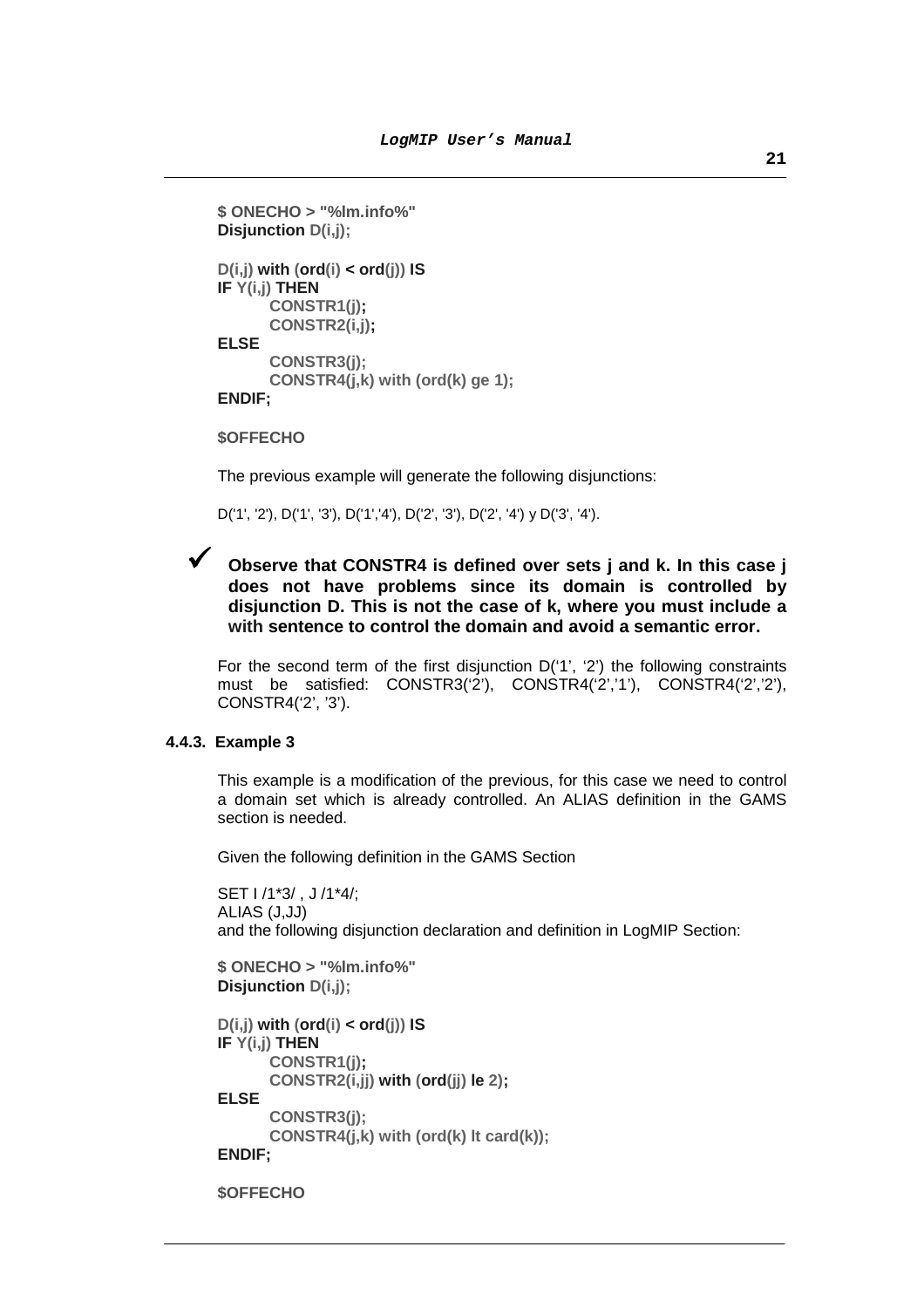Since the domain j is controlled by the disjunction, and for CONSTR2 you need a different control, the ALIAS definition allow that you can define a with clause over it.

The previous example will generate the following disjunctions:

D('1', '2'), D('1', '3'), D('1','4'), D('2', '3'), D('2', '4') y D('3', '4').

Note that:

- for the first term of disjunction D('1','2') the following constraints must be satisfied: CONSTR1('2'), CONSTR2('1', '1') and CONSTR2('1', '2').
- for the first term of disjunction D('2', '3') the following constraints must be satisfied: CONSTRAINT1('3'), CONSTRAINT2('2', '1'), CONSTRAINT2('2', '2').
- and so on...

 $\checkmark$ 

# **If you control the domain of a particular constraint with the sentence with you must be aware which domain expansion is assumed in order to avoid errors on it**

Observe that in the previous example it has been compared the order of a set item against an integer number, because the order is related to a position into the set, the position in which the item has been defined in the set.

#### **4.4.4. Example 4 – Using a subset and the GAMS GDX facilities**

Sometimes it is useful to restrict the disjunction domain by using a subset of the original set's domain. This can be done using the definition of a subset and the GDX facilities in the GAMS Section. This possibility is available for GAMS versions 20.5 and up. There exist two versions of this implementation depending on the GAMS version that is running in the system.

This method for controlling the set domain has the advantage of being the most general way of doing it, because you explicitly define the domain applicable for the disjunction.

Suppose the example 1 of section 4.4.1 that must be defined over the following domain of I,J: ('1','2'), ('2','3'), ('3','4'), to specify this you must define in the GAMS section the following:

SET I /1\*3/ , J /1\*4/;

\*

\*

\* Define the subset k

SET K(I,J) / 1.2, 2.3, 3.4 /;

and the following disjunction declaration and definition in LogMIP Section: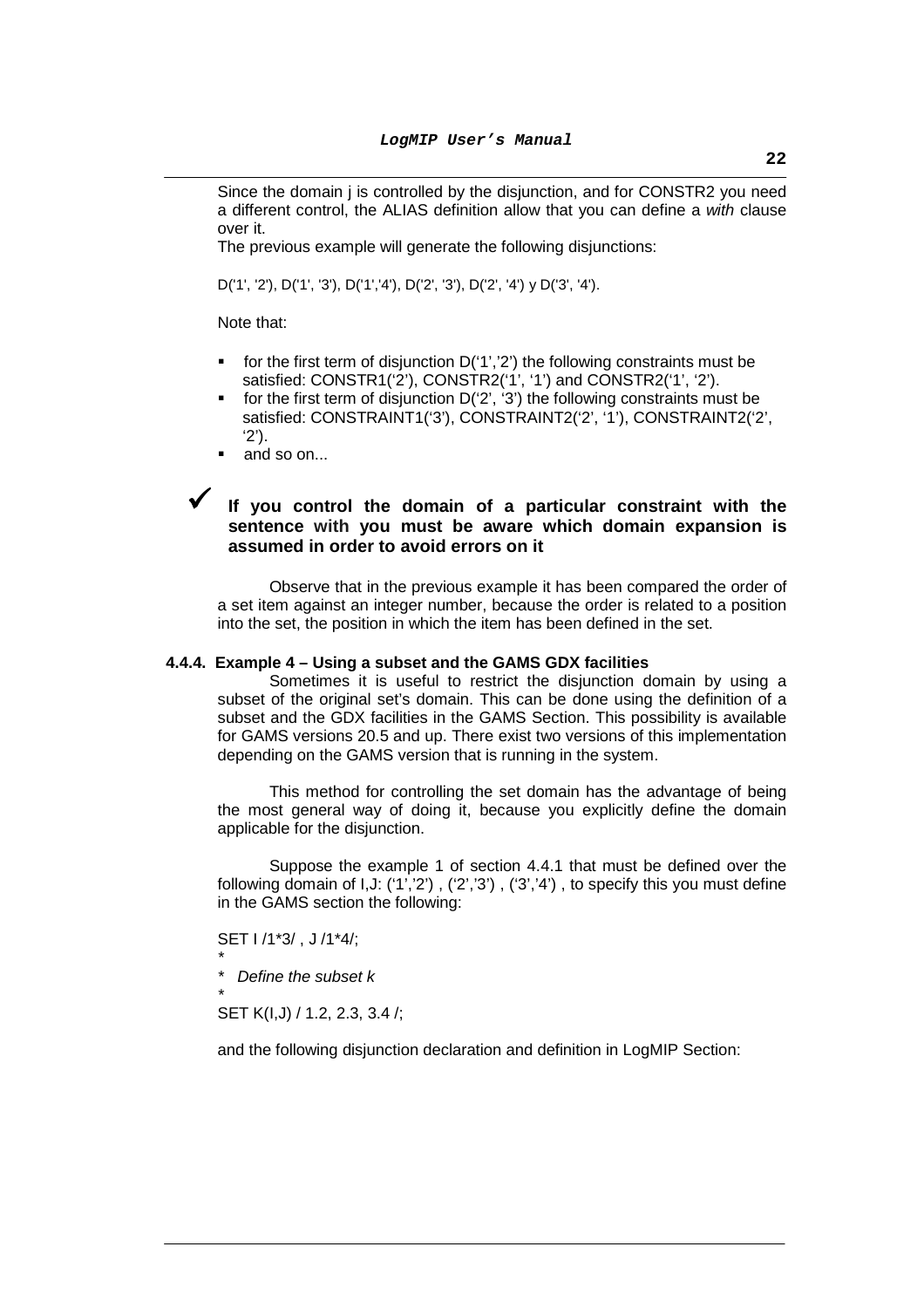```
$ ONECHO > "%lm.info%" 
Disjunction D(I,J);
D(I, J) with K(I,J) IS
      IF Y(I,J) THEN
              CONSTRAINT(I,J); 
              CONSTRAINT(I,J);
      ELSE 
              CONSTRAINT(I,J); 
              CONSTRAINT(I,J);
      ENDIF;
$OFFECHO
```
Note the sentence using the clause with in the definition of  $D(I,J)$  it is referencing the subset to define disjunctions  $D('1', '2'), D('2', '3')$  and  $D('3', '4').$ 

 If you are using GAMS IDE versions 20.5, 20.6, 20.7, 21.0, and 21.1 you must do the following:

- 1. Include in GAMS INPUT file the following sentences: \$ GDXOUT filename
	- \$ UNLOAD
- 2. In the IDE GAMS parameters box (in the upper right section of the IDE window) write the following: gdx= filename

The first two sentences generate in GAMS compilation time a filename.gdx file containing the symbols of the subsets needed by LogMIP to proceed with the compilation. The sentence included in the IDE GAMS parameters box tells LogMIP the filename and file location in order to open it and read those symbols.

Both filenames must be the same.

For versions 21.2 and up the previous items 1. and 2. are not needed.

#### **A larger example**

The following example corresponds to a jobshop scheduling problem (Raman and Grossmann, 1994). In this problem, there is a set of jobs  $i \in I$  that must be processed in a sequence of stages but not all jobs require all stages. Zero wait transfer policy is assumed between stages. To obtain a feasible solution is necessary to eliminate all clashes between jobs. It requires that no two jobs be performed at any stage at the same time. This is expressed by the following disjunction:

| $I_{ik}$   |      |                                                                                                                                                                                                                                                                                                    |      |
|------------|------|----------------------------------------------------------------------------------------------------------------------------------------------------------------------------------------------------------------------------------------------------------------------------------------------------|------|
|            |      | $\left \, t_i \,+\, \sum_{m\in J(i)} \hspace{-1mm} \mathcal{I}_{im} \leq t_k \,+\, \sum_{m\in J(k)} \hspace{-1mm} \mathcal{I}_{km} \,\,\right  \,\vee\, \left \, t_k \,+\, \sum_{m\in J(k)} \hspace{-1mm} \mathcal{I}_{km} \leq t_i \,+\, \sum_{m\in J(k)} \hspace{-1mm} \mathcal{I}_{im} \right $ |      |
| $m \leq i$ | m< i | $m \leq i$                                                                                                                                                                                                                                                                                         | m< i |

where t<sub>i</sub> is the starting time of job i and  $\tau_{ii}$  the processing time of job i in stage j. The meaning of (1) is that either the job i precede job k or viceversa in the stage j where a clash can occur. The objective is to minimize the makespan.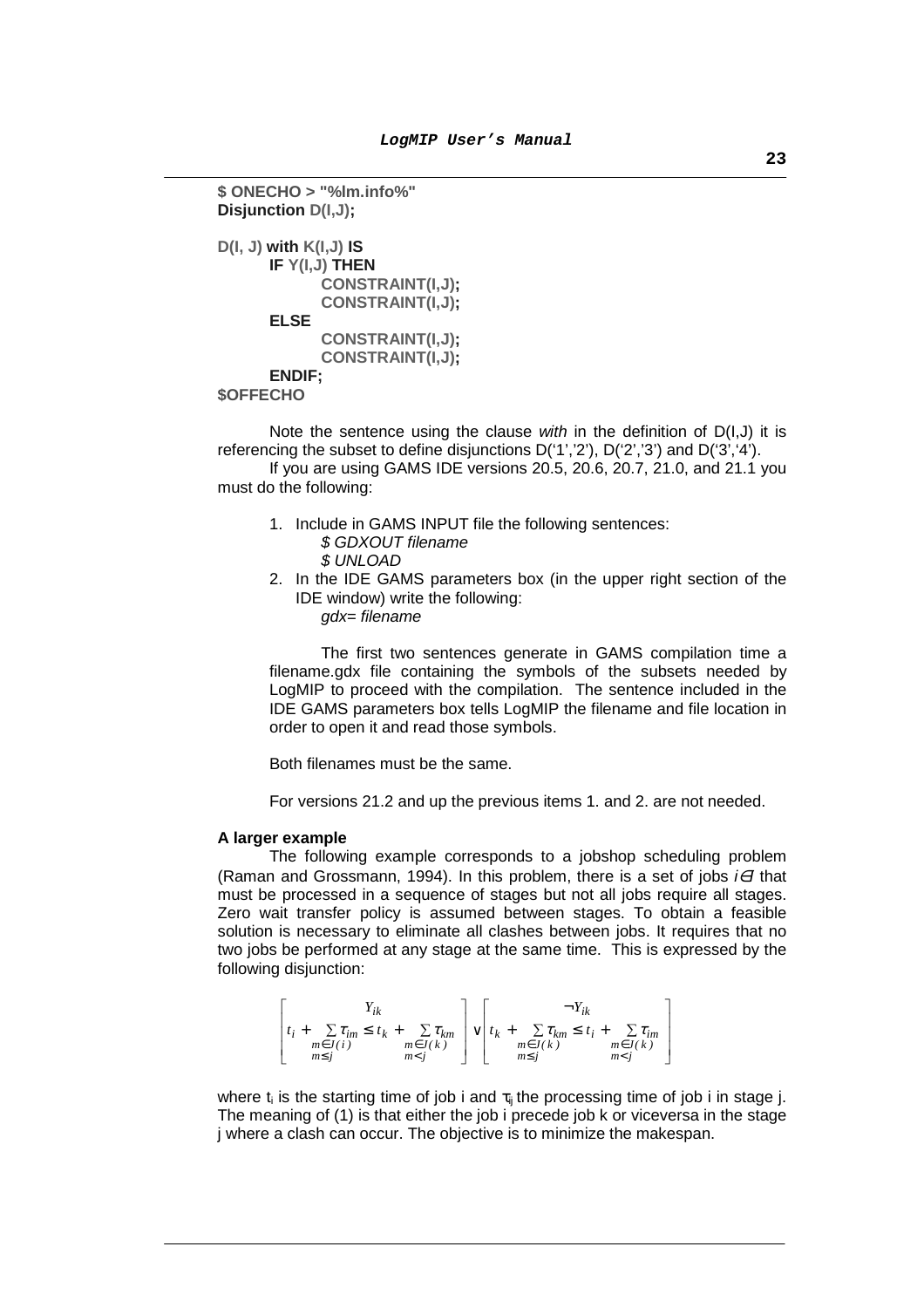The subset is used to prevent clashes at stage j between job i and k. In the following we include GAMS file for a jobshop scheduling problem to illustrate how to use a subset to control the disjunction domain.

The LogMIP input file corresponding to this example is the following:

```
SETS I jobs / A, B, C, D, E, F, G /;
ALIAS(I,K);<br>SET JJ stages / 1*5 /;
ALIAS(J,M);* 
* Subset L to prevent clashes at stage j between stage i and k 
* 
SET L(I,K,J) /A.B.3, A.B.5, A.C.1, A.D.3, A.E.3, A.E.5, A.F.1, A.F.3, 
     A.G.5, B.C.2, B.D.2, B.D.3, B.E.2, B.E.3, B.E.5, B.F.3, B.G.2, 
      B.G.5, C.D.2, C.D.4, C.E.2, C.F.1, C.F.4, C.G.2, C.G.4, D.E.2, 
      D.E.3, D.F.3, D.F.4, D.G.2, D.G.4, E.F.3, E.G.2, E.G.5, 
     F.G.4 /TABLE TAU(I, J) processing time of job i in stage j 1 2 3 4 5 
A 3 5 2
B 3 4 3
 C 6 3 6 
     \begin{array}{ccccccccc}\nD & & & 8 & & 5 & & 1 \\
E & & & 4 & & 6 & & &\n\end{array}E 4 6 2
F 2 5 7
G 8 5 4 ;
VARIABLES MS makespan ; 
BINARY VARIABLES Y(I,K,J) sequencing variable between jobs i and k;
POSITIVE VARIABLES T(I) ; 
EQUATIONS 
           FEAS(I) makespan greater than all processing times 
          NOCLASH1(I,K,J) when i precedes k
          NOCLASH2(I,K,J) when k precedes i
           DUMMY ; 
FEAS(I).. MS =G= T(I) + SUM(M,TAU(I,M)) ;
NOCLASH1(I,K,J)$((ORD(I) LT ORD(K)) AND L(I,K,J)) ..
              T(\,I\,) \ + \ \textit{SUM}(\,\textit{M}\textit{S} \,(\,\textit{ORD} \,(\,\textit{M}\,) \ \ L \ \textit{E} \ \ \textit{ORD} \,(\,\textit{J}\,) \,) \ , \ \ \textit{TAU} \,(\,\textit{I}\,\,,\textit{M} \,) \,) \ = \ \textit{L} =T(K) + SUM(M$(ORD(M) LT ORD(J)), TAU(K,M));
NOCLASH2(I,K,J)$((ORD(I) LT ORD(K)) AND L(I,K,J)) ..
              T(K) + SUM(M$(ORD(M) LE ORD(J)), TAU(K,M)) =L=
              T(I) + SUM(M$(ORD(M) LT ORD(J)), TAU(I,M));
DUMMY.. SUM(I, SUM(K, SUM(J, Y(I, K, J)))) = G= 0;
MODEL JOBSHOP / ALL / ;
```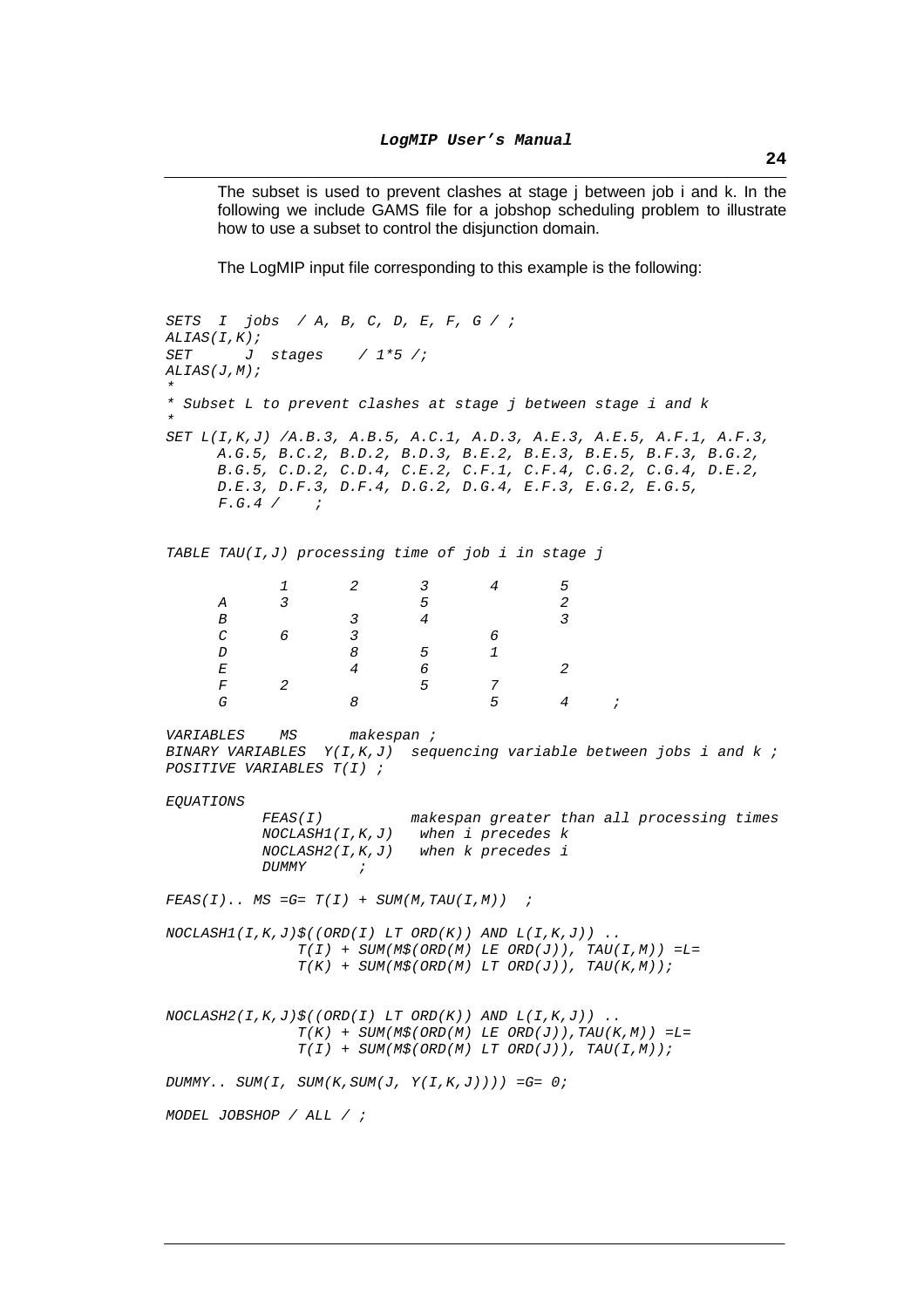```
$ ONECHO > "%lm.info%" 
DISJUNCTION D1(I,K,J); 
      DI(I,K,J) with ((ord(I) 1t ord(K)) and L(I,K,J)) IS
      IF Y(I,K,J) THEN 
         NOCLASH1(I,K,J); 
      ELSE 
         NOCLASH2(I,K,J); 
      ENDIF; 
$OFFECHO 
T.\upmu(T)=100.;
OPTION MIP = LMBIGM;OPTION OPTCR = 0.0 ; 
OPTION OPTCA = 0.0 ; 
SOLVE JOBSHOP MINIMIZING MS USING MIP ;
```
In the example shown above note that in LogMIP section disjunction D1 is defined over sets I,K,J their domain is controlled by the clause WITH using ord and card operators and the subset L, this is done in the same way than the definition of NOCLASH1 and NOCLASH2 constraints in GAMS section.

## **4. 5. Using the operator IN**

Using the operator IN as follows can perform the same constraints domain limitation for the Example 3:

```
$ ONECHO > "%lm.info%"
```

```
Disjunction D(i,j);
```

```
D(i,j) with (ord(i) < ord(j)) IS
 IF Y(i,j) THEN
        CONSTR1(j);
        CONSTR2(i,j);
 ELSE
        CONSTR3(j);
        CONSTR4(j,k) with k IN ('1', '2');
 ENDIF;
```
**\$OFFECHO**



 The operator IN expands the domain just for the set items included between the parentheses after the operator. The set items must be enclosed by single quotation marks and separated by commas.

Another example of the IN operator is when you define the domain over a value range as follows: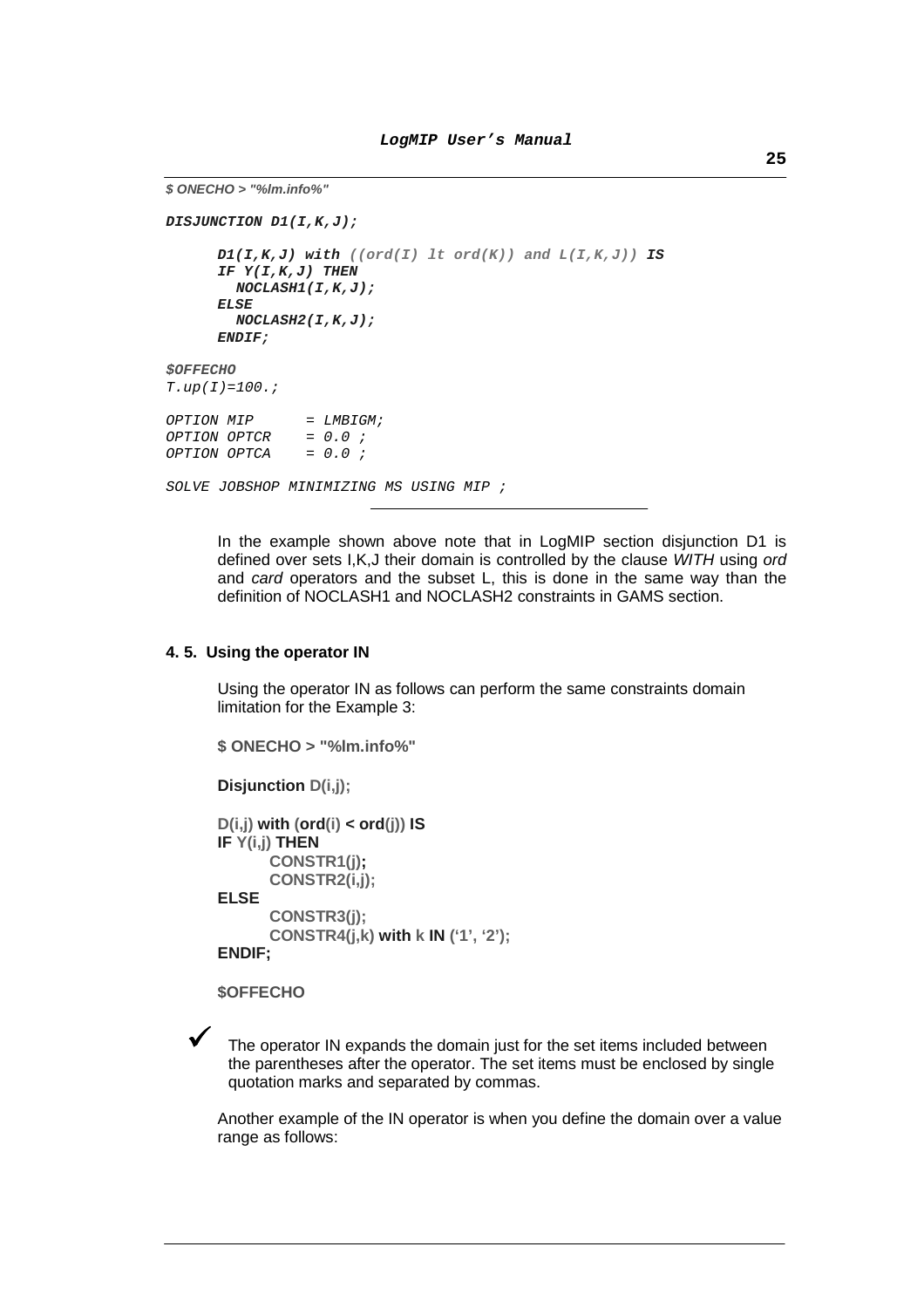```
$ ONECHO > "%lm.info%"
Disjunction D(i,j);
D(i,j) with (ord(i) < ord(j)) IS
 IF Y(i,j) THEN
        CONSTR1(j);
        CONSTR2(i,j);
 ELSE
        CONSTR3(j);
        CONSTR4(j,k) with k IN ('1'..'2');
 ENDIF;
```
**\$OFFECHO**

 $\checkmark$ 

 **The above examples are just a few samples of what you can do for limiting the disjunction's domain. You can define more difficult sentences by using the operators mentioned and the logical operators and/or.** 

Some other examples could be:

**with (ord(j) lt card(i) and ord(k) not 1)** 

**with (ord(I) lt ord(K)) and ( (ord(I) eq 1 and ord(K) eq 3 and ord(j) eq 1) or** 

 **(ord(I) eq 1 and ord(K) eq 4 and ord(j) eq 4))** 

#### **4.6. Use of a DUMMY equation**

Although it is not mandatory, we recommend the user to write a dummy equation into the GAMS section for the binary variables that handle disjunction terms (disjunction conditions) in order to avoid that GAMS compiler eliminate those variables from the model (and from the matrix). It occurs when some or all variables are not used in other equations/constraints of the model. Suppose the following variables handling disjunction's terms defined in GAMS section:

Binary variables Y(J);

If some or all variables of Y are not included in any equation or constraint defined in GAMS section they will be eliminated from the model, and LogMIP compiler will show an error even when they handle disjunction terms. To avoid that, you must write the following constraint:

DUMMY.. SUM $(J, Y(J)) = G = 0$ ;

which should be always satisfied. Another example could be:

Binary variables y, w, z;

DUMMY ..  $y + w + z = G = 0$ ;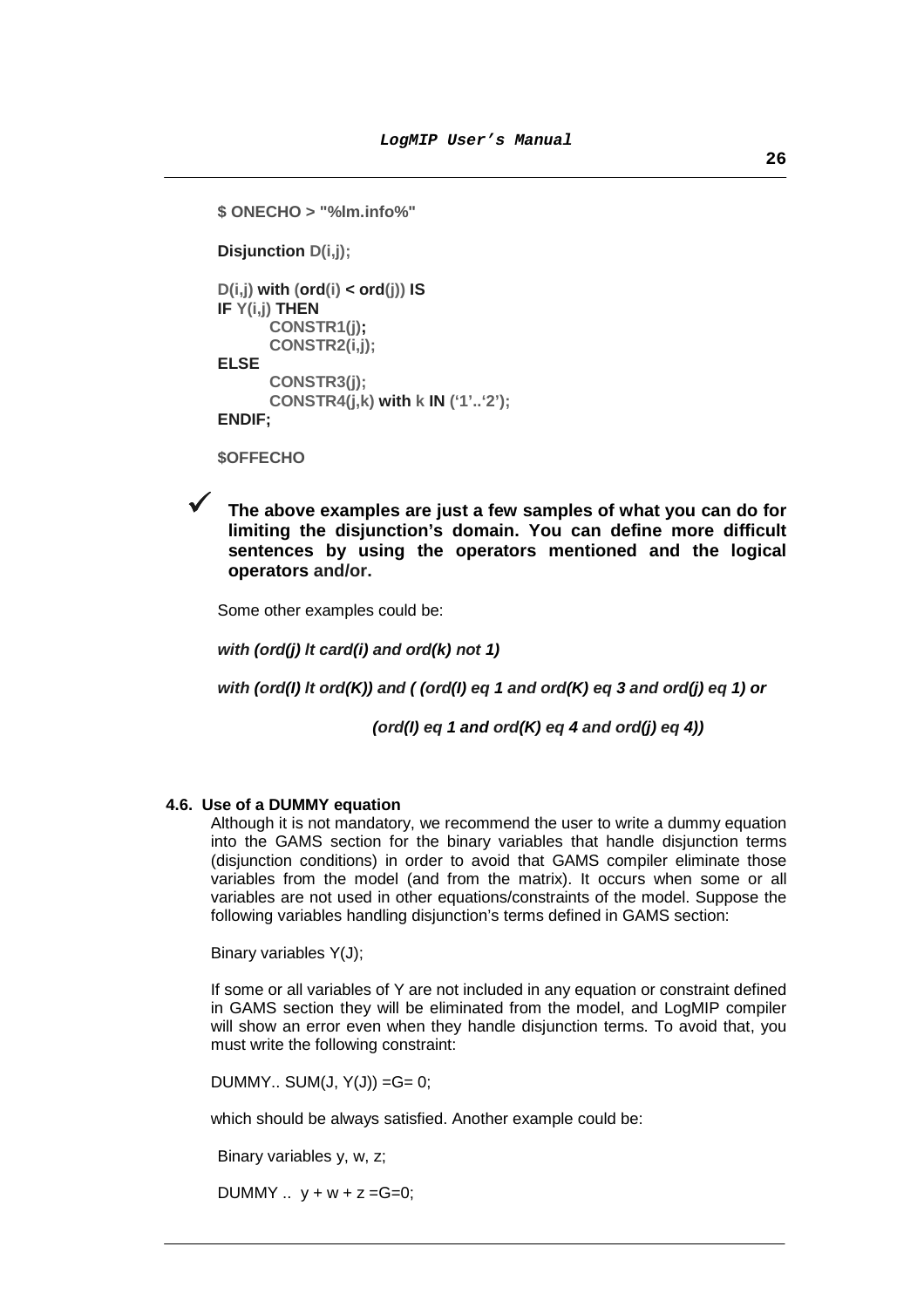A combination of the previous examples could be:

DUMMY..  $y + w + z + SUM(i, Y(i)) = G = 0$ ;

# **5. Logic Propositions**

Logic propositions are used to pose relationships between the Boolean (Binary) variables handling the disjunctive terms.

| Symbol                        | Meaning     |
|-------------------------------|-------------|
| ->                            | Implication |
| $\left\langle -\right\rangle$ | equivalence |
| not                           | negation    |
| and                           | logical and |
|                               | logical or  |

The operators defined for writing these sentences are:

Every logic proposition must have an implication or equivalence operator, otherwise a syntax error will occur.

LogMIP transforms the logical propositions into a set of mathematical integer inequalities. Given the following set of logic propositions in LogMIP Section:  $Y('1')$  and not  $Y('2')$  -> not  $Y('3')$ ;

```
Y('2') -> not Y('3') ; 
Y('1') -> Y('3') or Y('4') or Y('5'); 
Y('2') -> Y('3') or Y('4') or Y('5'); 
Y('3') -> Y('8'); 
Y('3') \rightarrow Y('1') or Y('2');
Y('5') <-> Y('8');
```
They are transformed into the following set of inequalities written in GAMS language syntax:

```
LOGPROP1. . . .Y(1) +Y(2) -Y(3) = G = -1;LOGPROP2.. -Y(2) -Y(3) =G= -1; 
LOGPROP3.. -Y(1) +Y(3) +Y(4) +Y(5) =G= 0; 
LOGPROP4.. -Y(2) +Y(3) +Y(4) +Y(5) =G= 0; 
LOGPROP5.. -Y(3) +Y(8) =G= 0; 
LOGPROP6.. -Y(3) +Y(1) +Y(2) =G= 0; 
LOGPROP7.. -Y(5) +Y(8) =G= 0; 
LOGPROP8.. -Y(8) +Y(5) =G= 0;
```
Then the disjunctive problem including this mathematical inequalities set is solved.

The user can avoid the writing of logic propositions into LogMIP section by introducing directly the mathematical equivalent inequalities in the GAMS Section, it depends on how confident it is with one methodology or the other.

# **6. Special Sentences**

The special sentences are sentences to establish single relationships between the Boolean (binary variables) handling the disjunction terms. They represent an easy and more natural way than logic propositions to express the most common relationships between the Boolean/binary variables.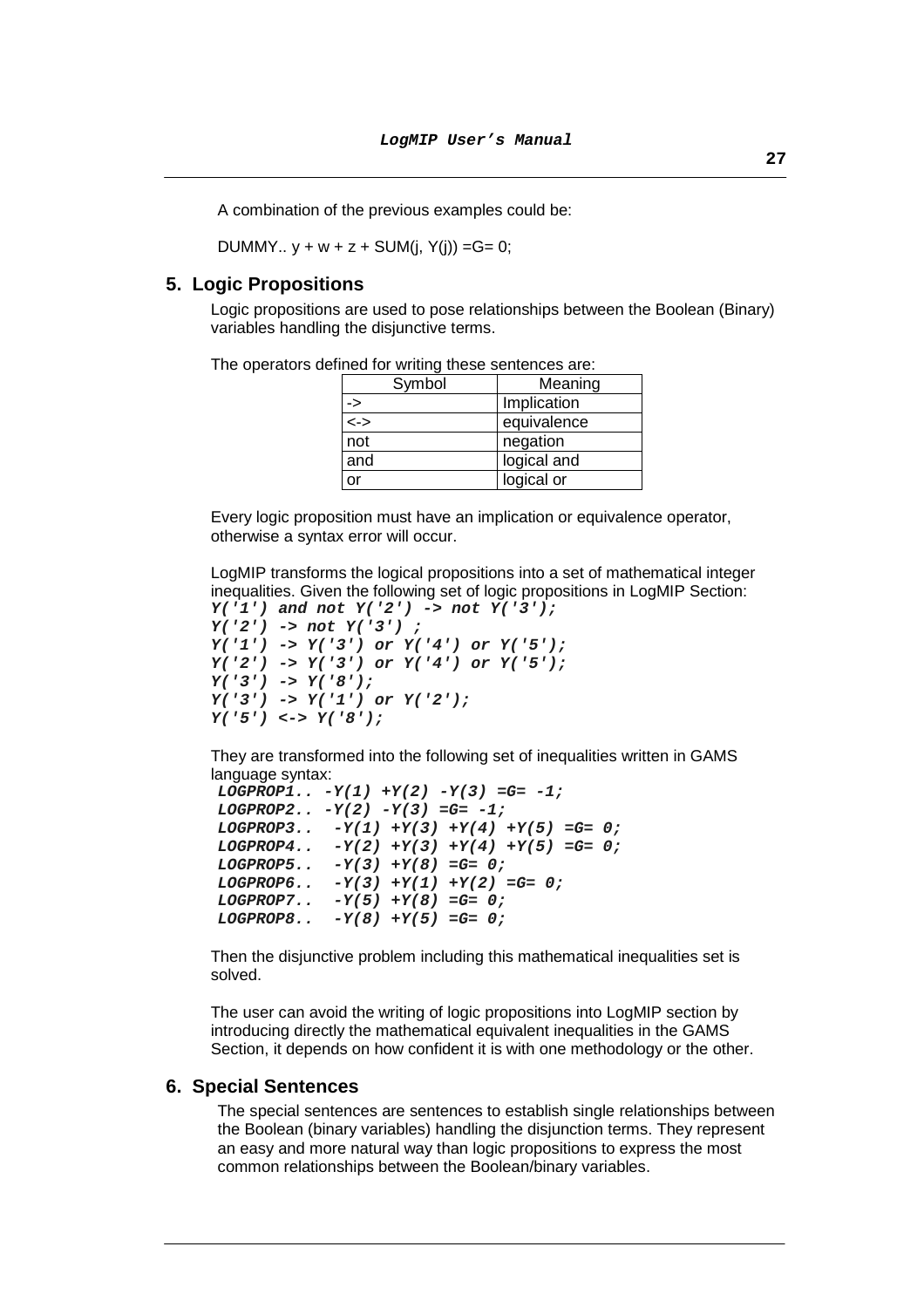There are three kind of special sentences:

- atmost
- $\triangleright$  atleast
- $\triangleright$  exactly

The syntax of these sentences are:

atmost (Boolean/binary variable list separated by comma, [number]) **atleast** ( Boolean/binary variable list separated by comma, [number]) **exactly** (Boolean/binary variable list separated by comma, [number])

- The meaning of **atmost** is that the summation of the variable list must be less than or equal to number.
- $\triangleright$  The meaning of **atleast** is that the summation of the variable list must be greater than or equal to number.
- The meaning of **exactly** is that the summation of the variable list must be equal to number.

[number] is optional, if no number is specified 1 is assumed.

The Boolean/binary variable list can include single variables and also a variable defined over a domain.

```
Example: 
Given the following set of special sentences in LOGMIP section 
atmost( Y('1'), Y('2'), Y('3'),2); 
atleast(Y('1'), Y('2'), Y('3'), 3); 
exactly(Y('1'), Y('2'), Y('3'));
```
They are transformed into the following set of mathematical inequalities: LOGPROP1..  $+Y(1) +Y(2) +Y(3) = L = 2;$ **LOGPROP2.. +Y(1) +Y(2) +Y(3) =G= 3; LOGPROP3.. +Y(1) +Y(2) +Y(3) =E= 1;** 

- **7. LogMIP compilation errors** 
	- $\checkmark$  **The syntax, semantic and some other errors detected during the disjunction's compilation phase are shown in the execution window of the IDE. They are not included in the listing file (.lst file).**

# **8. SOLVERS**

 $\checkmark$  **LogMIP can solve linear/nonlinear disjunctive hybrid models that follow the formulation showed in section 2 of this manual. Disjunctive models are those where discrete decisions are written only in the form of disjunctions, while hybrid models involve both disjunctions and mixed-integer constraints.**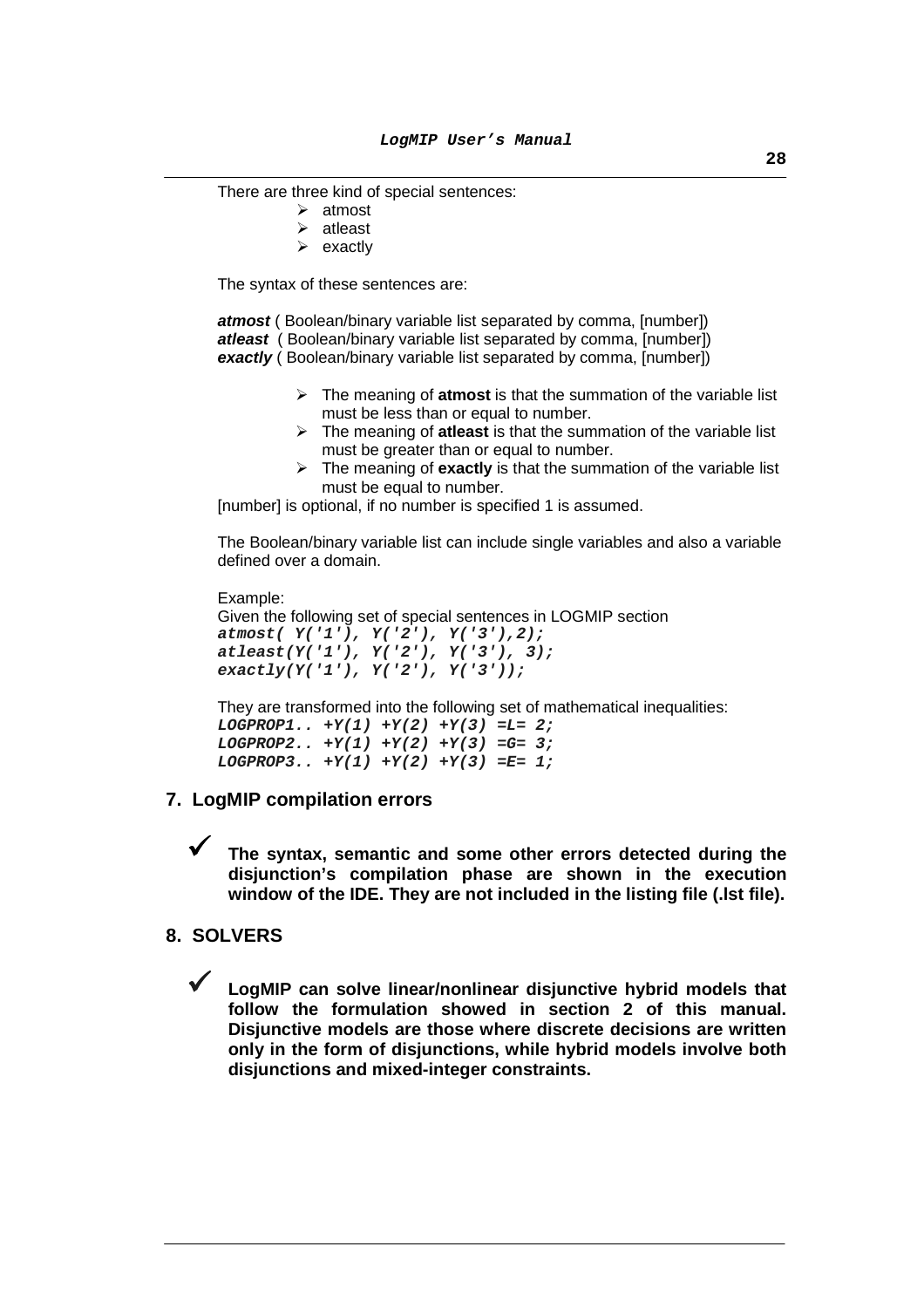#### **8.1. Linear Solvers.**

 In figure 1 it is shown the solution algorithms for linear hybrid/disjunctive models.



**Fig. 1: solution algorithms for linear models** 

The disjunctions defined in the model are transformed into mixed integer formulations by using one of the relaxations proposed: BigM or convex hull. The original model is transformed into a Mixed Integer Model that it is later solved by a Branch and Bound algorithm. References about the relaxations can be found in Balas(1979), Vecchietti and Grossmann(2002).

Two solvers are available for linear solvers, which are:

- **LMBIGM:** applies the BigM relaxation of a disjunctive set.
- **LMCHULL:** applies the convex hull relaxation of a disjunctive set.

To select one solver you must write in the GAMS input file one of the following sentence:

#### **OPTION MIP=LMBIGM;**

or

**OPTION MIP=LMCHULL;** 

#### **See the small examples provided in Section 2 of this manual.**

# **8.1.1. OPTIONS in LMBIGM solver**

You have two options when selecting the BigM relaxation solver (LMBIGM). Both options are related to value of the parameter M in the relaxations. This value is very important in order to reach the solution. The parameters are set up by the keywords **DEFAULT** and **DETERMINEM** in the file "LMBIGM.opt".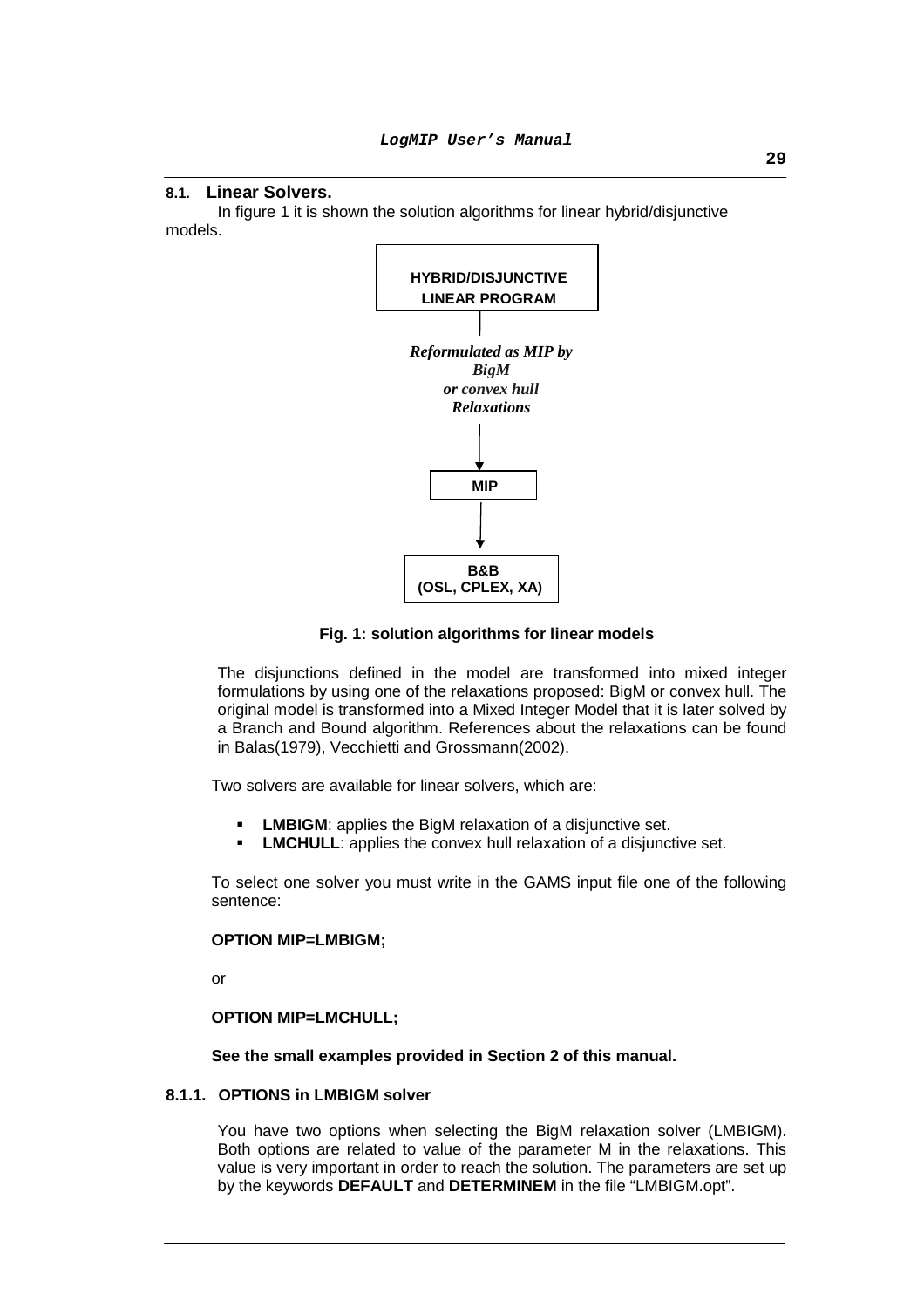The way LMBIGM uses this parameters is same than the other solvers in GAMS:

In GAMS section and after defined the model you want to solve, you must write:

**model\_name.optfile =1;** 

- In the directory where GAMS files are included, write a file whose name is **LMBIGM.opt** with the options you have selected.
- In LMBIGM.opt you must write the options according to the following rules: DEFAULT is the default value for the M parameter value. After the keyword DEFAULT you must write a real number representing the value of M of your choice. Examples: **DEFAULT 1000**, **DEFAULT 5.e5.** DETERMINEM is the option that can be turned off or turned on by writing 0 or 1 respectively, after the keyword DETERMINEM. If you turned it on, then **the solver can calculate the best value of M. For doing that it is very important to provide good bounds for all continuous variables** included in the model. Example: **DETERMINEM 0**.

The default values for this option are DEFAULT 1.E4 and DETERMINEM 0.

#### **8.2. Nonlinear SOLVER**

In figure 2 it is shown the solution algorithms for nonlinear hybrid/disjunctive models.



**Fig. 2: solution algorithms for nonlinear models** 

From nonlinear hybrid/disjunctive models you have three paths to arrive to the solution the first one is for models that have special two terms disjunctions that have the following formulation:

$$
\begin{bmatrix} Y_i \\ h_i(x) \leq 0 \\ c_i = \gamma_i \end{bmatrix} \vee \begin{bmatrix} \neg Y_i \\ B^i x = 0 \\ c_i = 0 \end{bmatrix} \text{ i} \in D
$$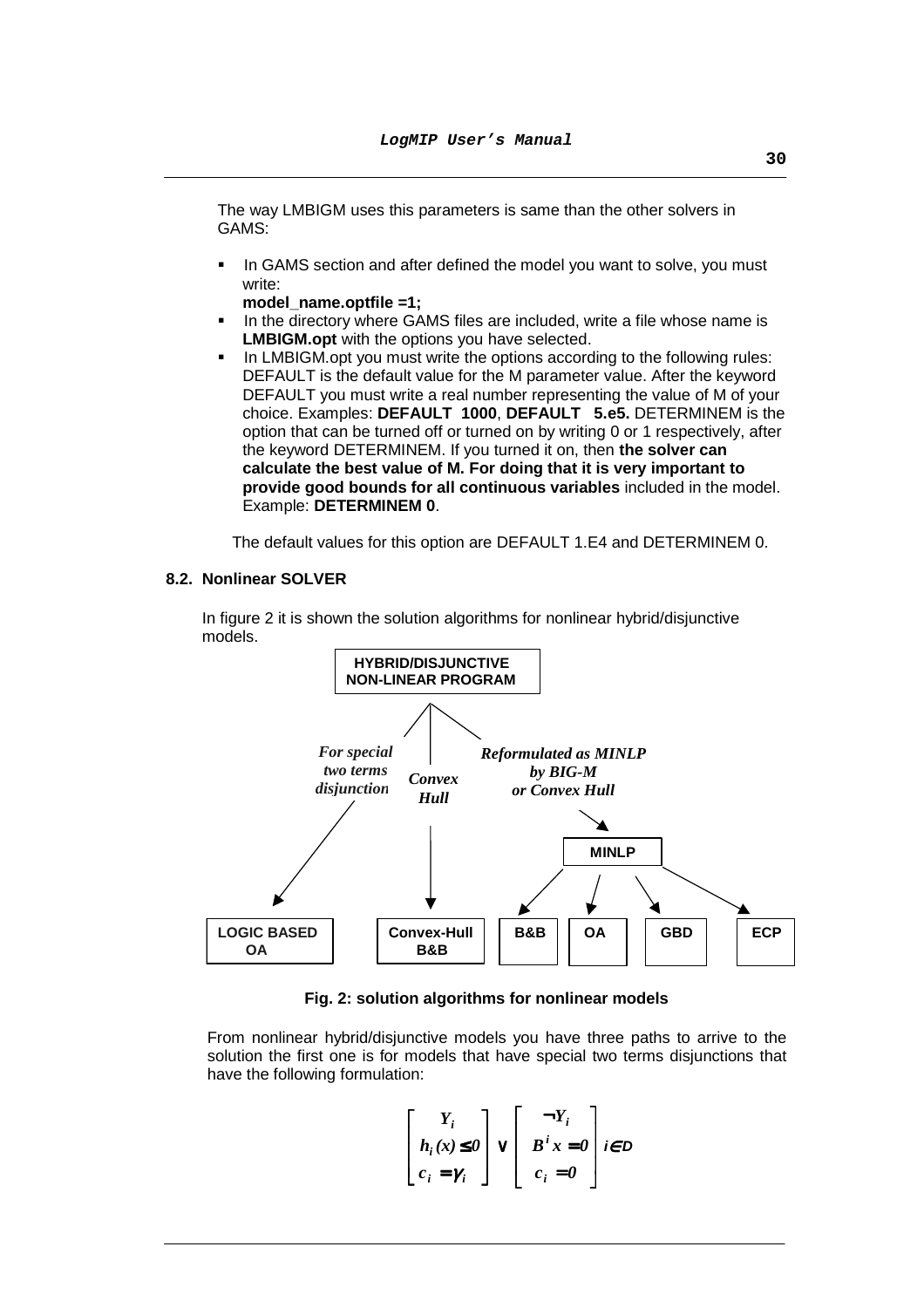This special disjunction involves two terms handled by one variable, the first term apply when the Yi is true; while the second when it is false. In the second term a subset of variables must set to zero.

The **LOGIC BASED OA** algorithm (Turkay and Grossmann, 1996a) was mainly generated to solve the synthesis of chemical processes. It was applied to examples other than these types of problems. **This is the only solution method working in this release of LOGMIP**. The solver name is LMLBOA.

## **The other two paths are not implemented yet.**

To select the LOGIC BASED OA algorithm you must write in the GAMS input file the following sentence:

#### **OPTION MINLP=LMLBOA;**

**Observe that since this corresponds to a nonlinear model you must select the option for MINLP models. See the nonlinear example provided in section 2 of this manual.** 

# **8.2.1. INITIALIZATIONS**

For some nonlinear models in order to solve a particular problem the user should provide initializations. The meaning of the initializations is to fix the disjunctions terms that are true or false. The algorithm runs as many NLP subproblems as initializations is provided. By running these subproblems it is possible to generate the first MASTER MIP. More details about this initialization step can be found in Turkay and Grossmann (1996a).

There is a special LogMIP language construction for this purpose. The initialization entries must be provided in LogMIP section. The keyword **INIT** is used. After that you must provide the list of disjunctions terms that are TRUE or FALSE by adding those words, and the list of variables that handle those terms, separated by commas and ended by a semicolon. Each **INIT** entry corresponds to an initialization set (a new NLP subproblem). In the Nonlinear example showed in section 2, this initialization is provided:

**INIT TRUE Y('1'), Y('3'), Y('4'), Y('7'), Y('8'); INIT TRUE Y('1'), Y('3'), Y('5'), Y('8'); INIT TRUE Y('2'), Y('3'), Y('4'), Y('6'), Y('8');** 

> The first initialization set specifies that the first term of disjunction 1, 3, 4, 7 and 8 must be true, the second 1, 3, 5, y 8 and the third 2, 3, 4, 6 y 8. The algorithm executes three Non Linear Program problems by considering in the model the constraints of the disjunction terms that are TRUE. The resulting problem must be feasible, so the correct initialization sets must be provided.

#### **The initialization entries must be written after the disjunction definitions.**

The same specification can be done by the following sentences:

**INIT FALSE Y('2'), Y('5'), Y('6'); INIT FALSE Y('2'), Y('4'), Y('6'), Y('7'); INIT FALSE Y('1'), Y('5'), Y('7');**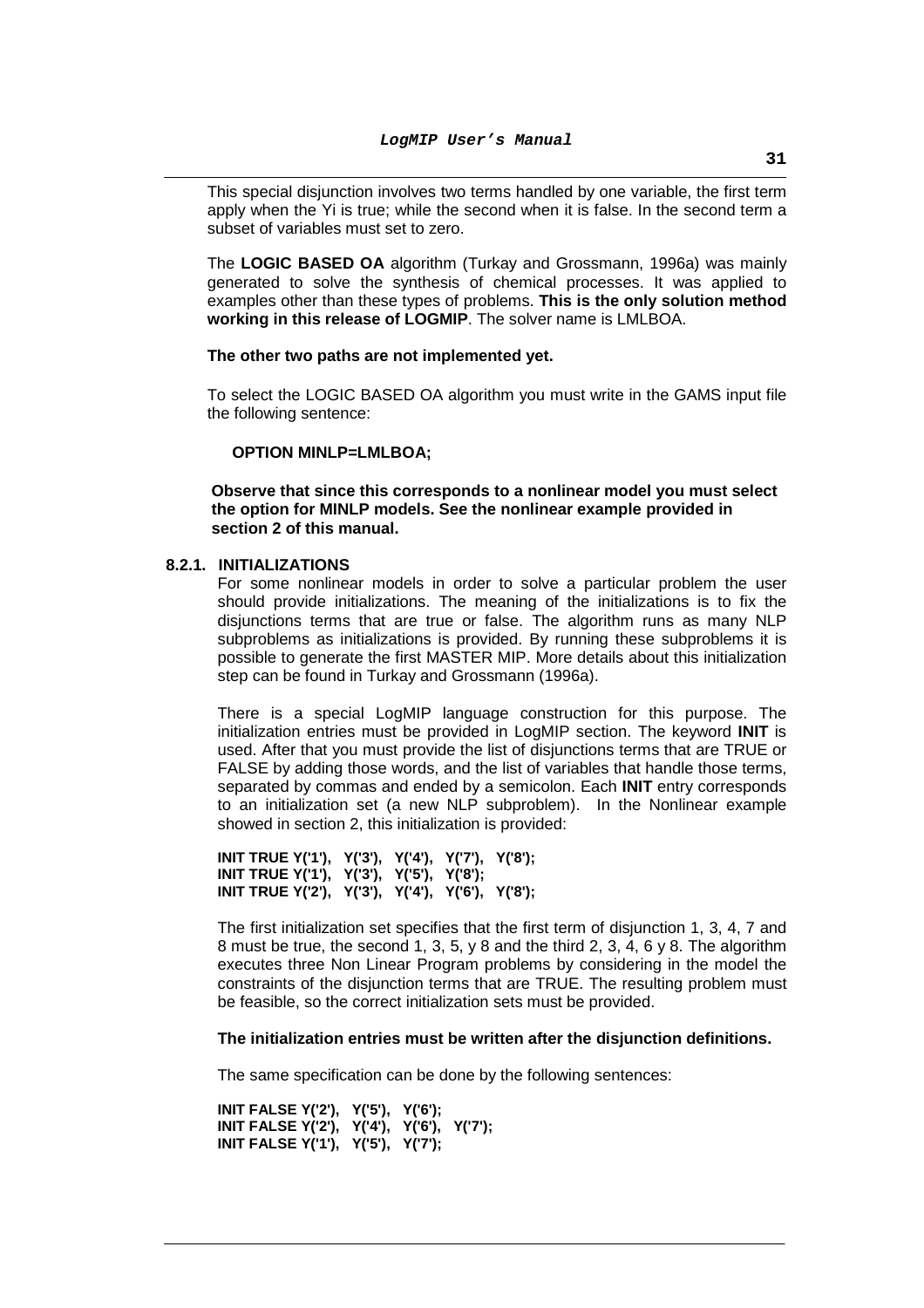Instead of initializing by the TRUE terms, we can initialize by those that are FALSE. We can have also a combination of both initializations previously presented:

**INIT TRUE Y('1'), Y('3'), Y('4'), Y('7'), Y('8'); INIT TRUE Y('2'), Y('3'), Y('4'), Y('6'), Y('8'); INIT FALSE Y('2'), Y('4'), Y('6'), Y('7');** 

The order of the sentences is not important. If you want to specify all disjunctions terms you can use the word ALL. For example: **INIT TRUE ALL;**  or **INIT FALSE ALL;** 

# **8.2.2 TERMINATION OPTIONS**

Since the OA Logic-Based algorithm is similar to the OA MINLP algorithm based on dividing the original problem into two subproblems: the NLP subproblem and the master MILP subproblem, and according to this, two termination options for the algorithm exist for the LogMIP non-linear solver. These options are similar to those implemented in DICOPT++ (MINLP GAMS solver).

- 1. STOP on CROSSOVER<br>2. STOP on NLP worsening
- STOP on NLP worsening

**Option 1** is appropriated for convex models. The meaning of this option is that the objective function obtained in the Master MILP subproblem is lower/upper the solution obtained in the NLP subproblem depending if the optimization direction is maximize/minimize the objective function.

**Option 2** is recommended for non-convex model, and the algorithm stops after the objective function obtained in the solution of consecutive NLP subproblems starts to deteriorate.

The default is option 1.

These options are implemented in the same way than DICOPT++, you must specify at the option file (LMLBOA.opt) STOP 1 or STOP 2 depending on the choice selected.

# **9. Recommendations and Limitations.**

- Write the GAMS file in a single way following a sequence: declare SETS, VARIABLES and EQUATIONS at the beginning of the file, then start with the constraint and objective function definitions. Finally write the options, model and solution sentences.
- Although GAMS is flexible about the declarations of the equation and variable domains (you can declare them or not), it is strongly recommended to explicitly declare all domains for every variable and constraint defined in the model. LogMIP compiler can not deal with variables and constraint not declared over a domain and then defined with a domain.
- Write your entire model in a single file, do not use the include directive to import an external file in the model.
- Note that constraints defined in the disjunctions are related with your declaration and definitions in the GAMS section. In this sense you cannot include in the disjunction the name of a constraint not previously defined. This is especially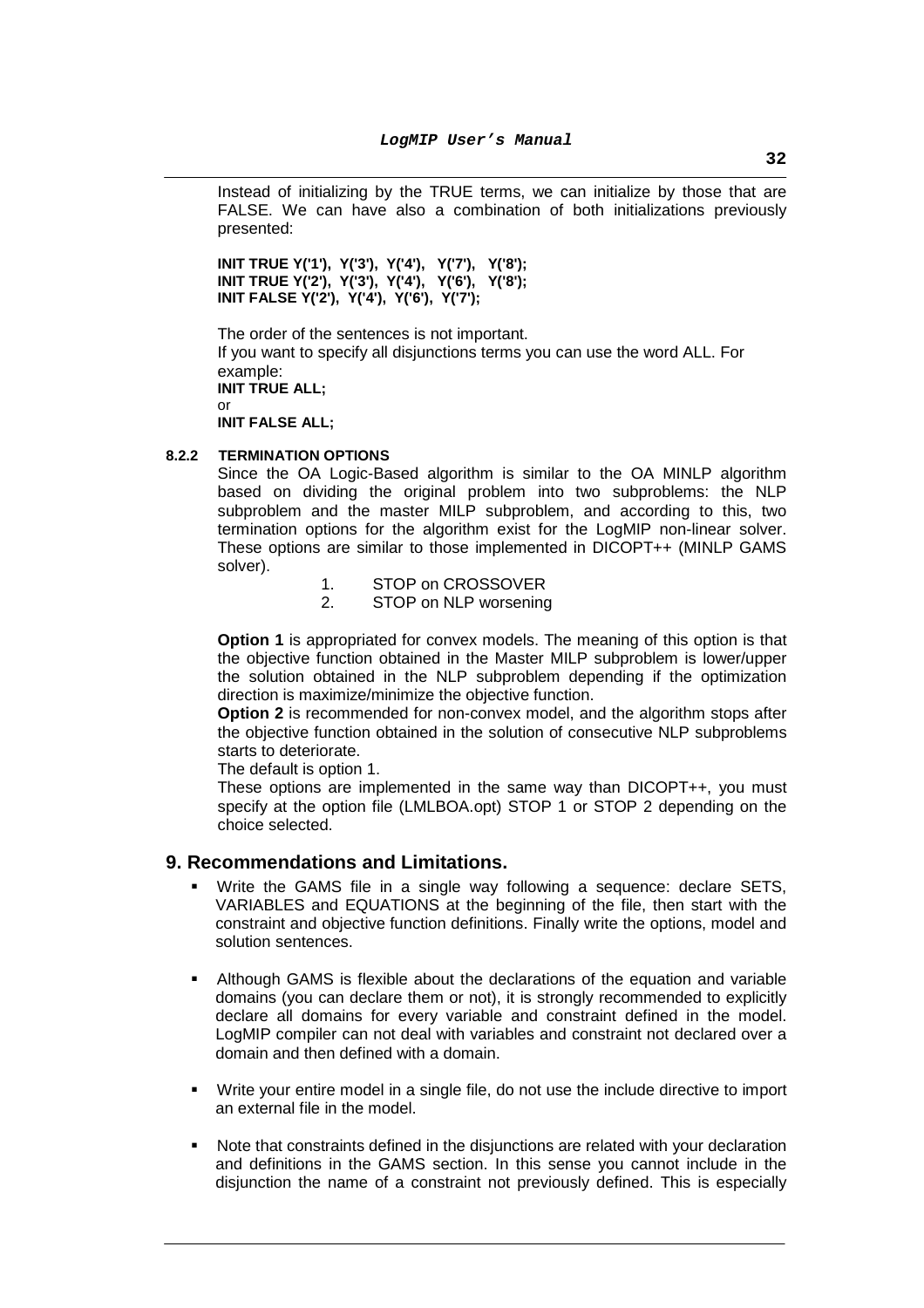important for constraints defined in the GAMS section over a domain controlled by the dollar sign (\$).

 A similar advice is necessary for variables handling disjunction terms. Do not forget to include the dummy equation for them.

# **10. References.**

The following is a list of articles where you can get a more complete material about disjunctive/hybrid models and the algorithms to solve them.

## **Balas, E.**

"Disjunctive programming". Discrete Optimizations II, Annals of Discrete Mathematics, 5, North Holland, Amsterdam, **1979**.

## **Balas, E.**

"Disjunctive Programming and a hierarchy of relaxations for discrete optimization problems", SIAM J. Alg. Dis. Meth., 6 (3), 466-485, **1985**.

#### **Balas, E.**

"Disjunctive Programming: Properties of the convex hull of feasible points", Discrete Applied Mathematics 89 (1), 3-44, **1998**.

#### **Brooke A., Kendrick D. and Meeraus A.**

"GAMS a User's Guide". Gams Development Corporation, **1996**.

## **Gil J.J. and Vecchietti A.**

"Issues about the development of a disjunctive program solver". Proceedings of Enpromer , I ,403-409, **2000.** 

#### **Gil J.J. and Vecchietti A.**

"Using design patterns for a compiler modeling for posing disjunctive optimization programs". Proceedings of 31 JAIIO, September 2002, Santa Fe Argentina.

#### **Grossmann I.E.**

"Mixed-Integer Optimization Techniques for Algorithmic Process Synthesis", Advances in Chemical Engineering, Vol. 23, Process Synthesis, pp.171-246, **1996**.

## **Lee S. and Grossmann I.E.**

"New algorithm for Nonlinear Generalized Disjunctive Programming".Comp. Chem. Eng. , 24 (9-10), 2125-2141, **2000**.

## **Lee, S. and I.E. Grossmann,**

"Logic-based Modeling and Solution of NonlinearDiscrete/Continuous Optimization Problems," Annals of Operations Research: State of the Art and Recent Advances in IntegerProgramming, 139, 267-288, **2005**.

## **Raman R. and Grossmann I.E.**

"Modeling and Computational Techniques for Logic Based Integer Programming". Comp. Chem. Eng., 18 (7), 563-578, **1994**.

#### **Sawaya, N.W. and Grossmann I.E.**

"A Cutting Plane Method for Solving Linear Generalized Disjunctive Programming Problems," Computers and Chemical Engineering, 29, 1891-1913, **2005**.